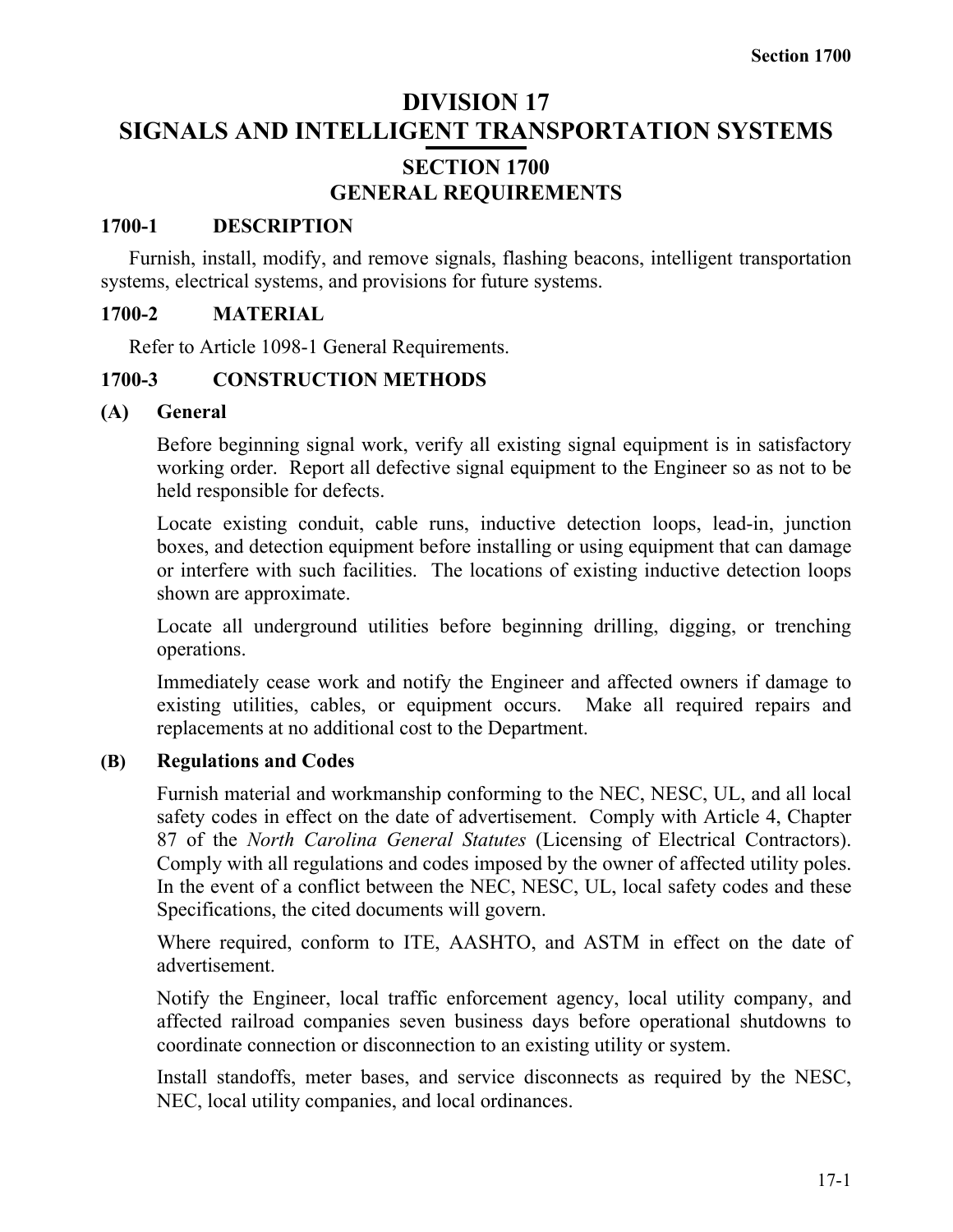## **(C) Utility Services**

Coordinate all work to ensure electrical power of proper voltage, phase, frequency, and ampacity is available to complete the work. Use electrical services cables with THW insulation.

When electrical, telephone, and telecommunication service is not furnished by the Department and is required, contact the utility company and make application to ensure all work can be completed. Obtain authorization for service in the Department's name and make application for service in the Department's name.

The Department will be responsible for direct payment of monthly utility company usage charges. The Contractor will be responsible for all expenses associated with utility installation costs, hookups, etc.

### **(D) Maintenance and Repair of Material**

Furnish the Engineer with the name, office telephone number, cellular (mobile) telephone number, and pager number of the supervisory employee who will be responsible for maintenance and repair of equipment during all hours.

Maintain and repair all signal and communications related equipment within the project construction limits until completion of the observation period and receipt of written notification of final acceptance of the project.

For all failures, malfunctions, or damages to equipment, begin necessary repairs within four hours of notification. Complete repairs within eight hours of notification. Comply with Section 150 for maintenance of traffic flow. The inability to contact the supervisory employee or prearranged alternate will not extend repair time requirements.

Remove and replace all signal and communications related equipment that fails. The Department will furnish the Contractor replacement equipment for Departmentfurnished equipment that fails.

Except for damages and malfunctions caused by the Contractor's work activities, the Contractor will not be held responsible for pre-existing conditions reported to the Engineer before starting traffic signal work at the specific intersection. The Contractor will assume responsibility for all maintenance and emergency services necessary once traffic signal work has begun at the specific intersection and for all damages and malfunctions caused either directly or indirectly by the Contractor's work activities.

In the event the Contractor fails to perform in accordance with the plans and Specifications within the time frame specified, the Department reserves the right to perform maintenance and emergency service necessary to ensure continuous traffic signal operation. Further, all expenses incurred by the Department in implementing this option will be deducted from payment due the Contractor, plus \$2,500 liquidated damage per occasion, per day, or any portion thereof, until corrected.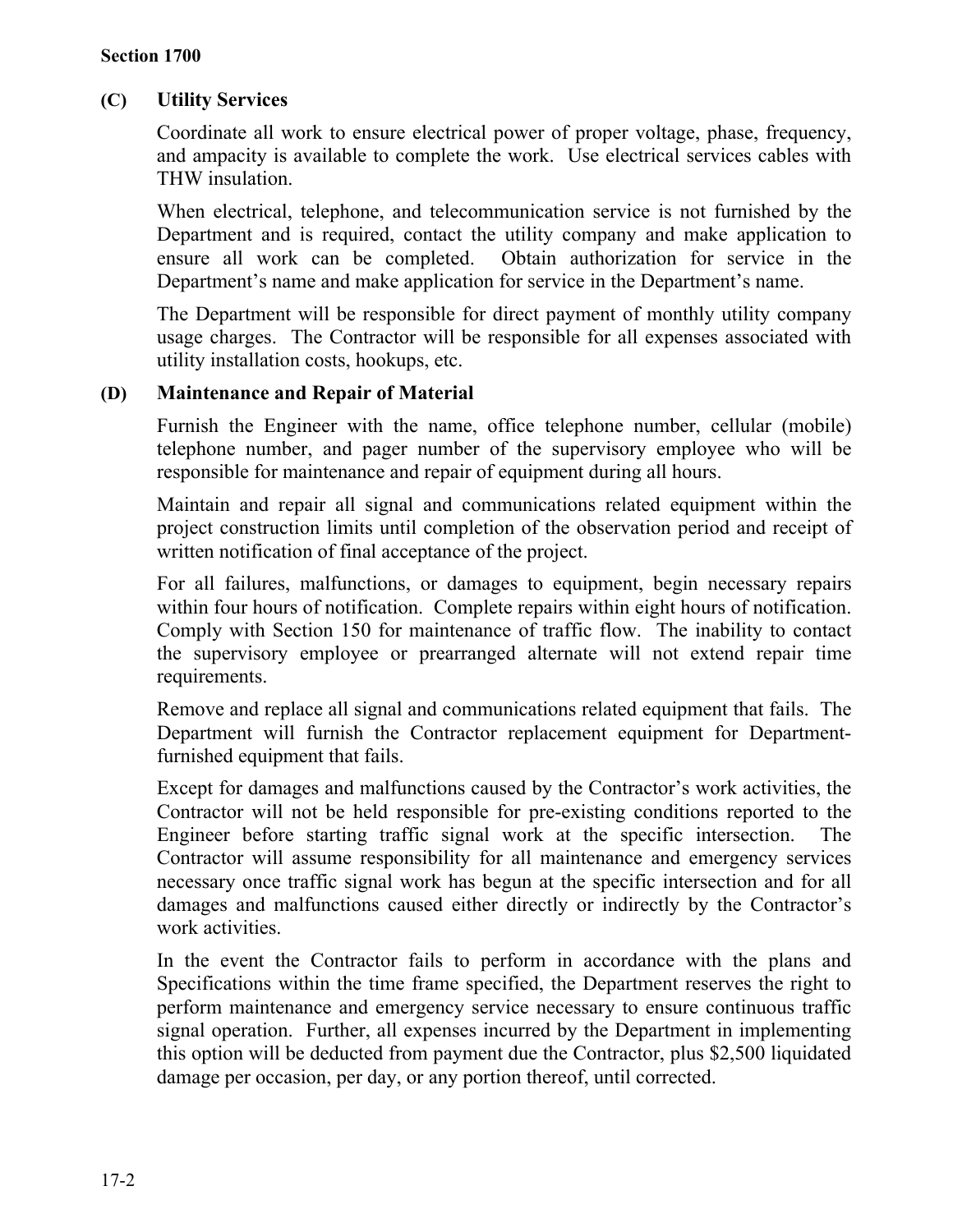### **(E) Inspections**

The Department may access the Contractor's equipment to perform railroad, signal, and preventative maintenance inspections, or conflict monitor certification as necessary. The Contractor shall be present for these inspections.

### **(F) Removal of Existing Equipment and Material**

Remove all Department-owned signals and communications related equipment and material that will not be used. Assume ownership of removed poles, messenger cable, interconnect cable, communications cable, and supporting hardware. Return all other equipment and material between 8:00 a.m. and 12:00 p.m., Monday through Thursday, to the Traffic Services Office within the Division responsible for administration of the project.

The Department will deduct the cost of Department-owned equipment damaged by the Contractor from money due to the Contractor.

### **(G) Railroad Preemption**

Where railroad preemption is required, coordinate all work with the railroad company. Do not place signals into operation until signal equipment has been interconnected with required railroad-highway crossing devices and railroad preemption is working properly. Ensure preemption sequences begin immediately after activation of train detection.

Contact and coordinate with the railroad company to schedule interconnection of the signal to the railroad controller cabinet. Install lead-in cable from the signal controller cabinet to a railroad company furnished and installed lockable junction box. Interconnection will be made by the railroad company.

Provide fail-safe operation such that removal of voltage from the railroad side of the isolation relay will initiate the railroad preemption sequence.

### **(H) Vehicle Preemption Systems**

Where required, implement and install vehicle preemption systems. Coordinate vehicle preemption work with the proper operating authority. Contact the proper operating authority and schedule installation of preemption equipment.

### **(I) Timing of Signals**

Implement timing values for signal controllers. Modify proposed phasing and timing of existing controllers

Reinstall all existing time-based coordination. As directed, make modifications to existing coordination to account for changes in signal phasing.

The Department reserves the right to make, or have the Contractor make, field timing changes necessary for pattern optimization and to eliminate identifiable, potential hazards to the motoring public. The Engineer will notify the Contractor of timing changes made.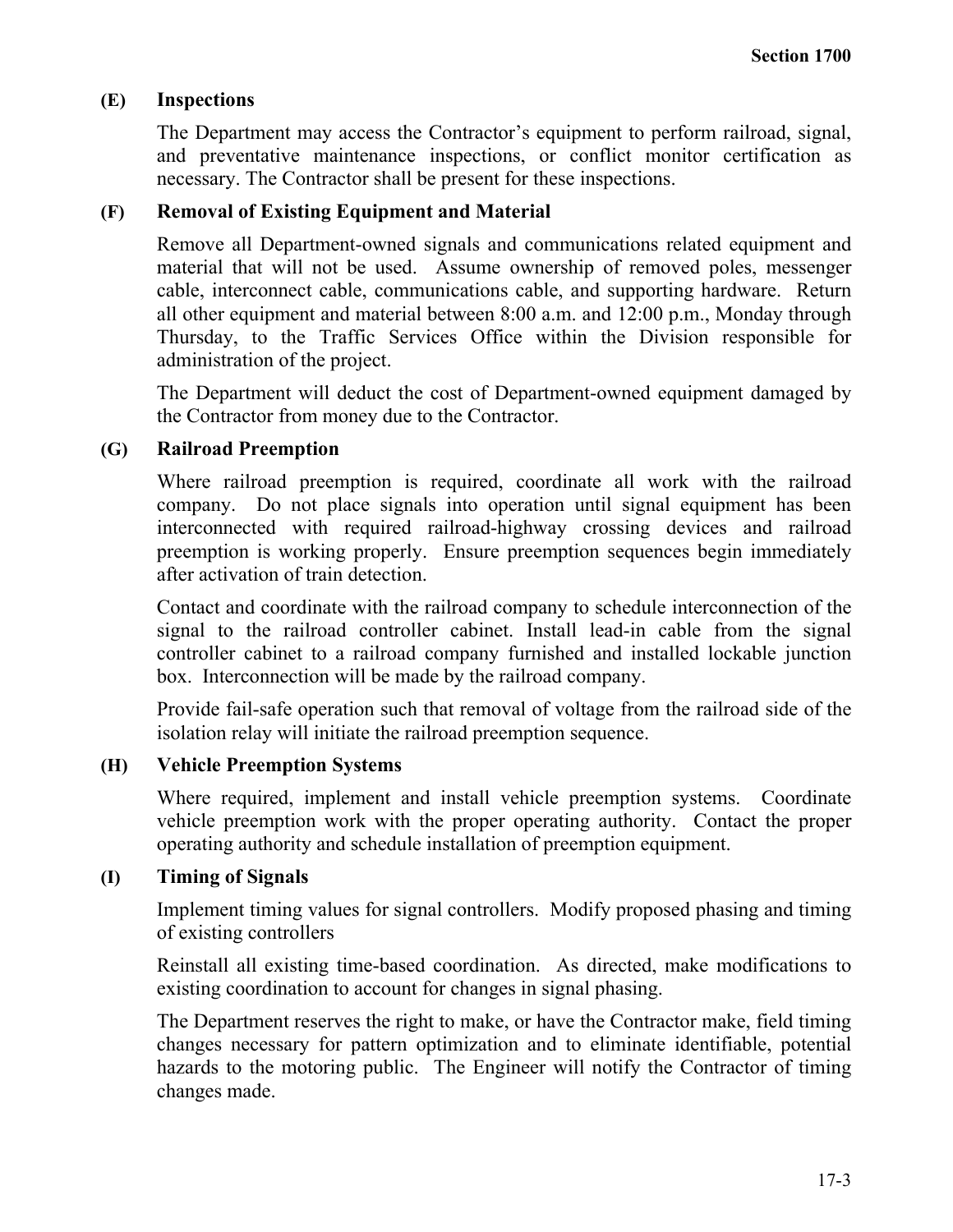### **(J) Wire and Cable**

For installation in a conduit system, lubricate cable and wires before installing in conduit. Use lubricant that will not physically or chemically harm cable jacket, wire insulation, and conduit.

Splice all electrical wire and cable at recessed-screw, barrier type terminal blocks, in junction boxes, or in condulets. Unless specifically allowed, connect no more than two conductors to the same terminal screw.

Maintain color coding of wires through splices.

Protect ends of wire and cable from water and moisture.

Install all wire and cable with necessary hardware including, but not limited to shoulder eyebolts, washers, nuts, thimbleyelets, three-bolt clamps, J-hooks, split bolt connectors, grounding clamps, and lashing material.

# **(K) Grounding**

Provide a grounding system at all new and revised electrical service points unless otherwise specified.

In addition to NEC requirements, test grounding electrode resistance at connection point to electrical service ground bus for a maximum of 20 ohms. Furnish and install additional ground rods to grounding electrode system as necessary to meet test requirements. Submit a completed Inductive Detection Loop & Grounding Test Results form. The form is located on the Department's website.

Provide a length of marker tape 6 to 12 inches below finished grade directly over grounding electrodes and conductors.

# **(L) Electrical Bonding**

Using an approved termination means, connect a number 14 AWG minimum 19-strand copper conductor (Type THW) with green insulation to serve as an equipment grounding conductor to metal poles, vehicular and pedestrian signal pedestals, and other metallic components which are not otherwise bonded through means approved by the Engineer.

# **(M) Traffic Signal Activation**

Do not place signal in steady (stop-and-go) mode until inspected and authorized by the Engineer.

# **(N) Temporary Traffic Signal Installations**

When a traffic signal is installed for control of traffic during construction of the project and scheduled for removal during or upon completion of the project, install and remove the temporary traffic signal as required. Upon removal of the temporary traffic signal, restore surface to like-new condition. Rake smooth unpaved areas, repave paved areas, and seed grassed areas that were damaged by Contractor activities.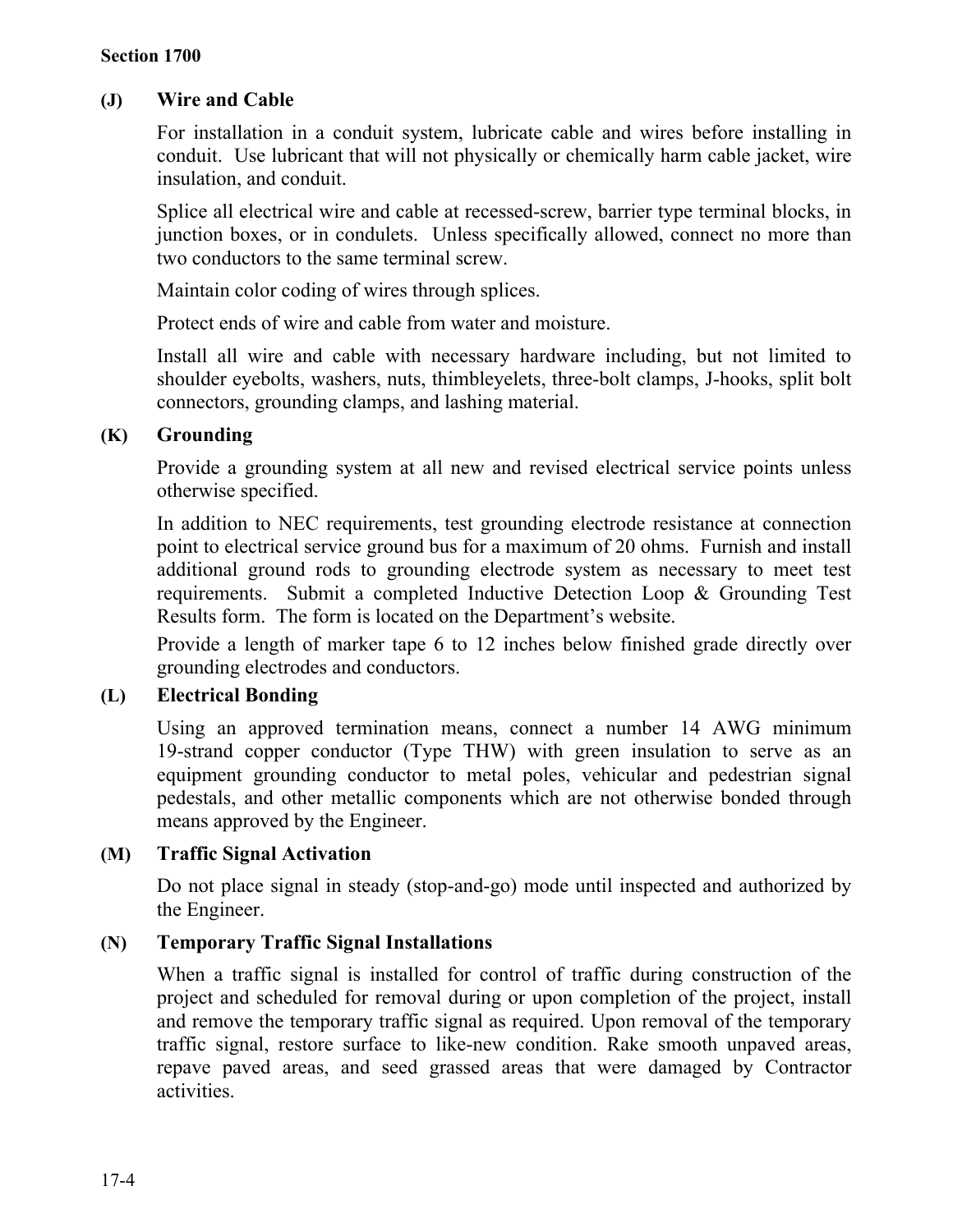Prepare intersection for sign control before removing the temporary traffic signal. Install required regulatory signs in accordance with Sections 900, 901, and 903. Cover signs with burlap bags until traffic signal is placed into flashing operation.

Place traffic signal into flashing operation and uncover signs simultaneously. Allow flashing operation for a minimum of seven consecutive days before removal.

Signal cabinets, controllers, detector units, signal heads and accessories, and microwave detectors are property of the Department. Return Department owned equipment between 8:00 a.m. and 12:00 p.m., Monday through Thursday, to the Traffic Services Office within the Division responsible for administration of the project. Assume ownership of removed poles, messenger cable; interconnect cable, communications cable, supporting hardware, and loop emulator detection equipment, unless otherwise specified.

The Department will deduct the cost of Department-owned equipment damaged by the Contractor from money due to the Contractor.

#### **1700-4 MEASUREMENT AND PAYMENT**

There will be no direct payment for work covered in this section. Payment at the contract unit prices for the various items in the contract will be full compensation for all work covered by this section.

# **SECTION 1705 SIGNAL HEADS**

#### **1705-1 DESCRIPTION**

Furnish and install vehicle and pedestrian LED signal heads, visors, interconnecting brackets, wire entrance fittings, mounting assemblies, signal cable, lashing wire, pedestrian push buttons, pedestrian signal signs, grounding systems and all necessary hardware.

### **1705-2 MATERIAL**

Material, equipment, and hardware furnished under this section shall be pre-approved on the Department's QPL. Refer to the project special provisions.

### **1705-3 CONSTRUCTION METHODS**

### **(A) General**

Bag new pedestrian and vehicle signal heads with burlap bags or bags made of nonripping material specifically designed for covering signal heads until signal heads are placed in operation. Do not use trash bags of any type.

When new signal heads are placed into operation, immediately bag and remove signals heads that are not to be reused.

Adjust each signal head vertically and horizontally so that light output will be of maximum effectiveness for traffic and pedestrians. Do not tilt signal heads forward.

Reposition signal heads as required for various construction phases.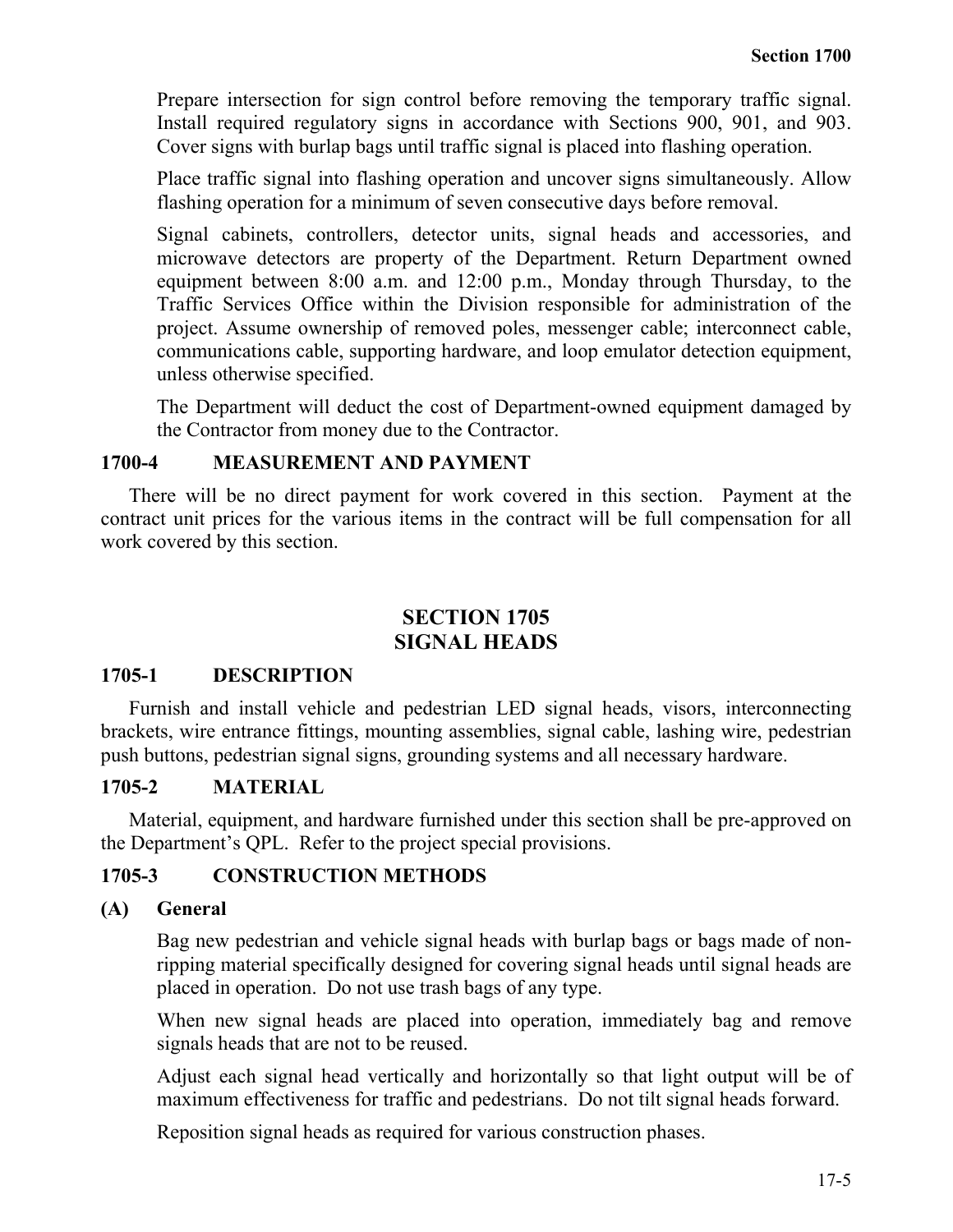# **(B) Vehicle Signal Heads**

Install vehicle signal heads at the heights required in the *North Carolina Supplement to the MUTCD* in effect on the date of advertisement.

Where vehicle signal heads are installed on messenger cable, install mounting hardware consisting of messenger cable hanger, balance adjuster, bottom cap, wire entrance fitting bracket, and insulating bushings.

Where vehicle signal heads are installed on mast arms, install mounting hardware consisting of rigid vehicle signal head mounting brackets.

Install signal cable in continuous lengths between signal controller cabinets and signal heads. Route signal cable to minimize the length of cable installed, and the number of cables and conductors in each run. Pull 36 inches of additional signal cable into controller cabinets.

Wrap signal cable to messenger cable with at least four turns of wrapping tape spaced at intervals less than 15 inches or lash signal cable to messenger cable with one 360 degree spiral of lashing wire per 12 inches.

Make electrical connections inside each signal head, signal controller cabinet, and termination compartment in metal poles. Do not splice cable at any other point between signal heads and controller cabinet.

Coil sufficient signal cable beside each vehicle signal head to accommodate head shifts during various construction phases. For final signal head locations, coil 36 inches on each side of signal head if signal cable comes from both directions. If signal cable terminates at the signal head, coil 36 inches of signal cable on the same side as the cable run.

### **(C) Pedestrian Signal Heads**

Install signs with mounting hardware immediately above pedestrian push buttons.

Connect pushbutton to controller cabinet using lead-in cable. Bond pushbutton housing and all metal components to cabinet ground using cable ground.

### **1705-4 MEASUREMENT AND PAYMENT**

*Vehicle signal head (\_\_\_\_\_\_\_\_)* and *Pedestrian signal head (\_\_\_)* will be measured and paid for as the actual number of signal heads of each type, size, and number of sections furnished, installed, and accepted.

No measurement will be made of visors, wire entrance fittings, interconnecting brackets, mounting assemblies, pedestrian push buttons, and pedestrian signal signs as these will be considered incidental to furnishing and installing signal heads.

*Signal cable* will be measured and paid for as actual linear feet of signal cable furnished, installed, and accepted. Measurement will be point to point with no allowance for sag. Twenty-five feet will be allowed for vertical segments up or down poles.

No measurement will be made for drip loops, coiled sections, or lashing wire as these will be considered incidental to furnishing and installing signal cable.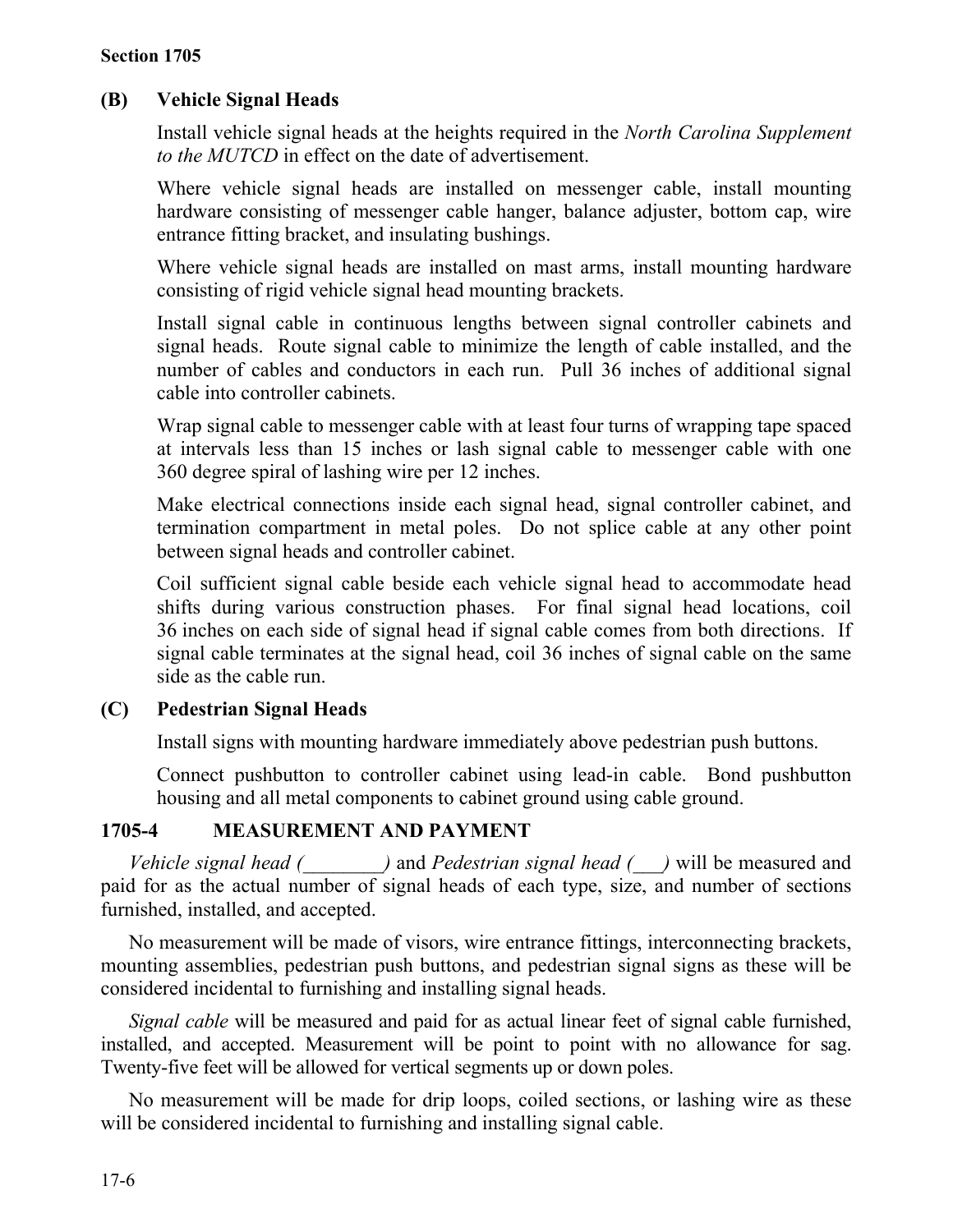17-7

Payment will be made under:

Vehicle Signal Head (\_\_\_\_\_\_\_\_\_\_\_\_\_\_\_) Each

Pedestrian Signal Head (  $\qquad \qquad$  ) Each

Signal Cable Linear Foot

# **SECTION 1706 BACKPLATES**

# **1706-1 DESCRIPTION**

Furnish and install backplates for vehicle signal heads with all necessary hardware.

### **1706-2 MATERIAL**

Material, equipment, and hardware furnished under this section shall be pre-approved on the Department's QPL.

Refer to Article 1098-2 Backplates.

# **1706-3 CONSTRUCTION METHODS**

Install backplates for vehicle signal heads so as not to interfere with the function of all door hinges, signal section latches, and mounting hardware. Do not bend or deform backplates during installation. Gooseneck fittings may be installed in reverse to accommodate backplates. Use stainless steel fasteners for attaching backplates to signal sections.

# **1706-4 MEASUREMENT AND PAYMENT**

*Backplates* will be measured and paid for in units of each, furnished, installed, and accepted. No measurement will be made for different sizes of backplates.

Payment will be made under:

# Pay Item **Pay Unit**

Backplate Each

# **SECTION 1710 MESSENGER CABLE**

# **1710-1 DESCRIPTION**

Furnish and install messenger cable (spanwire) with cable clamps, machine bolts, eyebolts, 3-bolt clamps, eye nuts, split-bolt connectors, and all necessary hardware.

Pay Item Pay Unit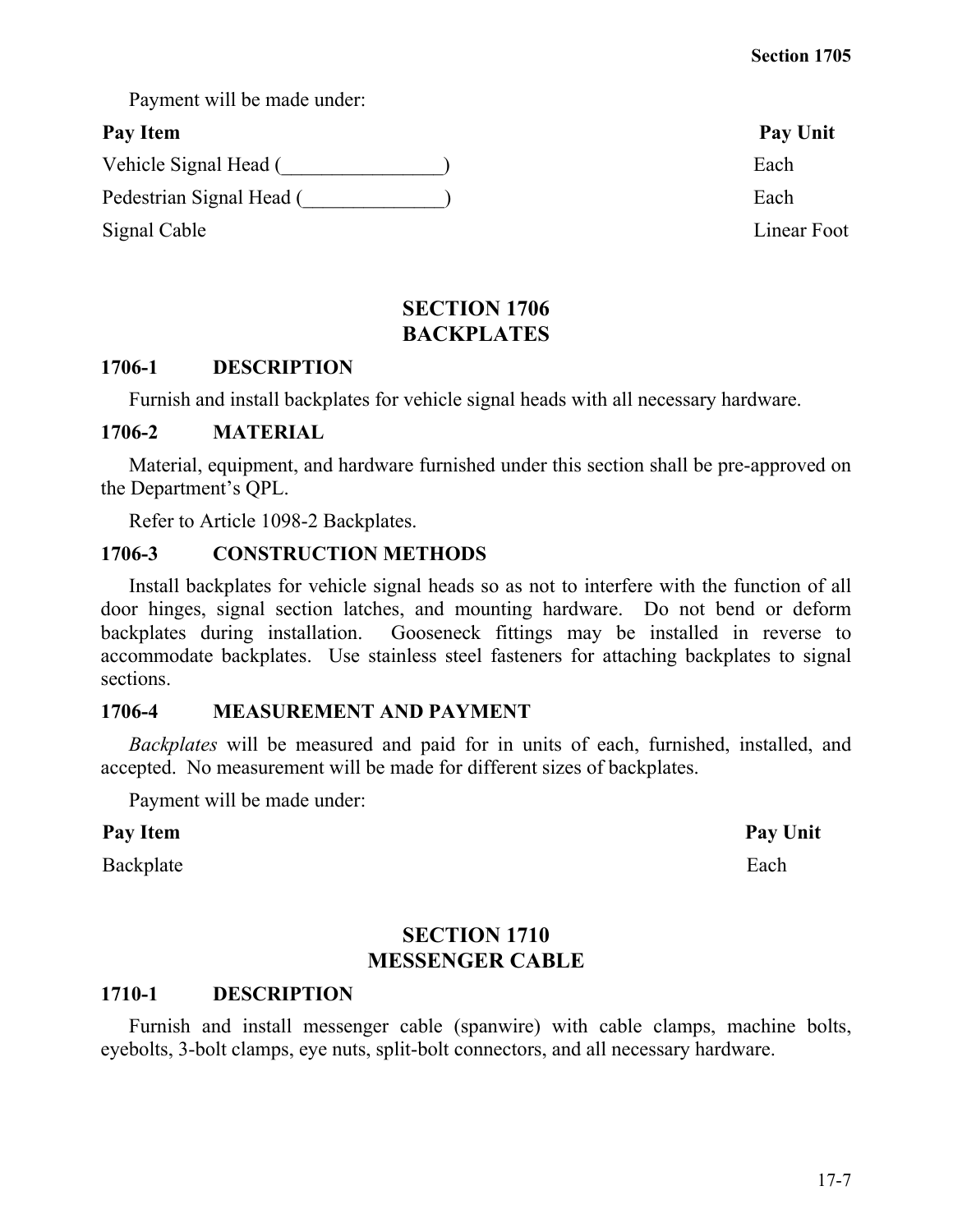#### **Section 1710**

#### **1710-2 MATERIAL**

Material, equipment, and hardware furnished under this section shall be pre-approved on the Department's QPL.

Refer to Article 1098-3 Messenger Cable.

#### **1710-3 CONSTRUCTION METHODS**

Install guy assemblies before installing messenger cable.

Use 3/8-inch messenger cable for spans supporting vehicle signal heads, and/or signs.

Use 1/4-inch messenger cable for spans supporting only cables unless otherwise specified.

For messenger cable crossing over railroad tracks, provide a minimum of 27 feet of vertical clearance, unless otherwise specified.

For permanent installations, install messenger cable in continuous lengths with no splices except where an insulator is required. With prior approval, existing messenger for temporary installations may be extended instead of installing new messenger cable.

Tension messenger cable to eliminate appreciable sag and to match sag of surrounding utilities. Otherwise, allow 3 to 4 percent sag of the span length between poles.

Provide three-bolt clamp assemblies consisting of 5/8-inch diameter machine bolts, J-hooks, washers, and square nuts to attach messenger cable to wood poles. Provide machine bolts that are 3 inches longer than the pole diameter.

Attach messenger cable to poles using three bolt cable clamps with J-hooks in mid-runs and deadend strandvises at termination poles.

Maintain electrical continuity at all splices.

**Messenger Cable for Signal Heads or Loop Lead-In Cable:** For messenger cable attached to joint use poles, install a new grounding system that complies with Article 1720-3 for bonding messenger cable. If a pole ground exists on the joint use pole, bond new pole grounding system to existing pole ground using number 6 AWG minimum solid bare copper grounding wire terminated with split bolt connectors or Burndy clamps (UCG25RS) at each end.

**Messenger Cable for Communications Cable:** For messenger cable attached to joint use poles, bond messenger cable to existing pole ground using Burndy clamps (UCG25RS) at ends and at 1300-foot intervals. If existing poles do not have a grounding system, install new grounding system that complies with Article 1720-3 for bonding messenger cable.

On multiple messenger cable arrangements, connect all messenger cable ends with number 6 AWG minimum solid bare copper wire and bond with split bolt connectors or Burndy clamps (UCG25RS) or equivalent and terminate to pole ground.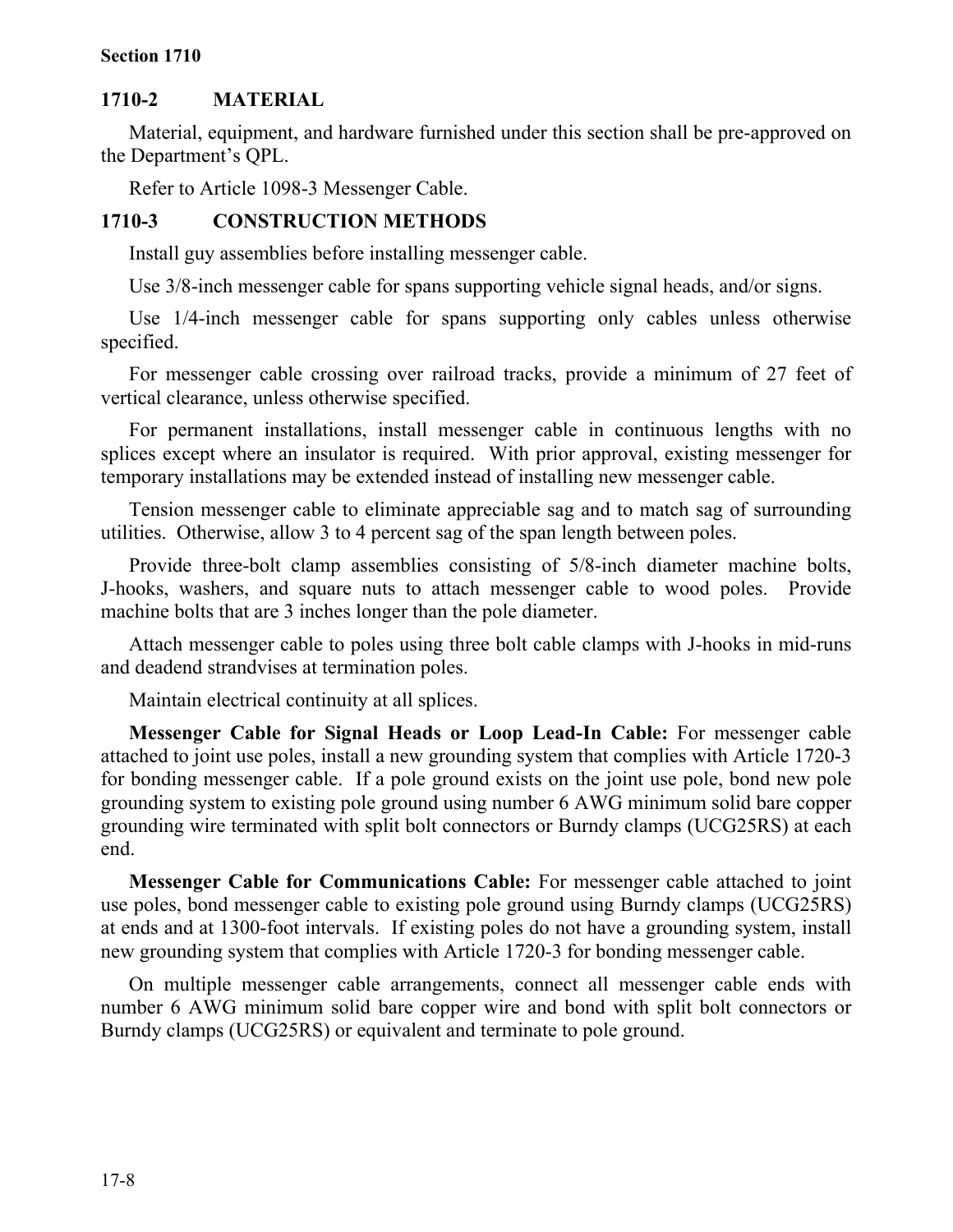#### **1710-4 MEASUREMENT AND PAYMENT**

*Messenger cable (*  $\rightarrow$  ) will be measured and paid for as actual horizontal linear feet of messenger cable furnished, installed, and accepted. Measurement will be point to point with no allowance for sag.

No measurement will be made of cable clamps, machine bolts, eyebolts, three-bolt assemblies, eye nuts, split bolt connectors, and pole grounding systems as these will be considered incidental to furnishing and installing messenger cable.

Payment will be made under:

### Pay Item **Pay Unit**

Messenger Cable (\_\_\_\_\_\_\_\_) Linear Foot

#### **SECTION 1715 UNDERGROUND CONDUIT**

#### **1715-1 DESCRIPTION**

Furnish and install conduit for underground installation with tracer wire, miscellaneous fittings, all necessary hardware, marker tape, backfill, graded stone, paving materials, and seeding and mulching.

#### **1715-2 MATERIAL**

Material, equipment, and hardware furnished under this section shall be pre-approved on the Department's QPL.

Refer to the following articles:

| <b>Item</b>         | <b>Section</b>  |
|---------------------|-----------------|
| Conduit             | 1098-4          |
| <b>Backfill</b>     | 1018-2          |
| <b>Graded Stone</b> | 545-2 and 545-3 |

### **1715-3 CONSTRUCTION METHODS**

#### **(A) General**

Ensure conduit is free of moisture and debris before pulling cables.

Following installation of conduit where cable is not immediately installed, or conduit is for future use (spare), seal the ends of the conduit with a duct plug. Secure a pull line to the duct plug in such a manner that it will not interfere with installation of the duct plug and provides a watertight seal.

Extend ends of conduit 2 to 4 inches above concrete surfaces and 4 inches above crushed stone bases. For metallic conduit, install metallic bushings and bond conduits.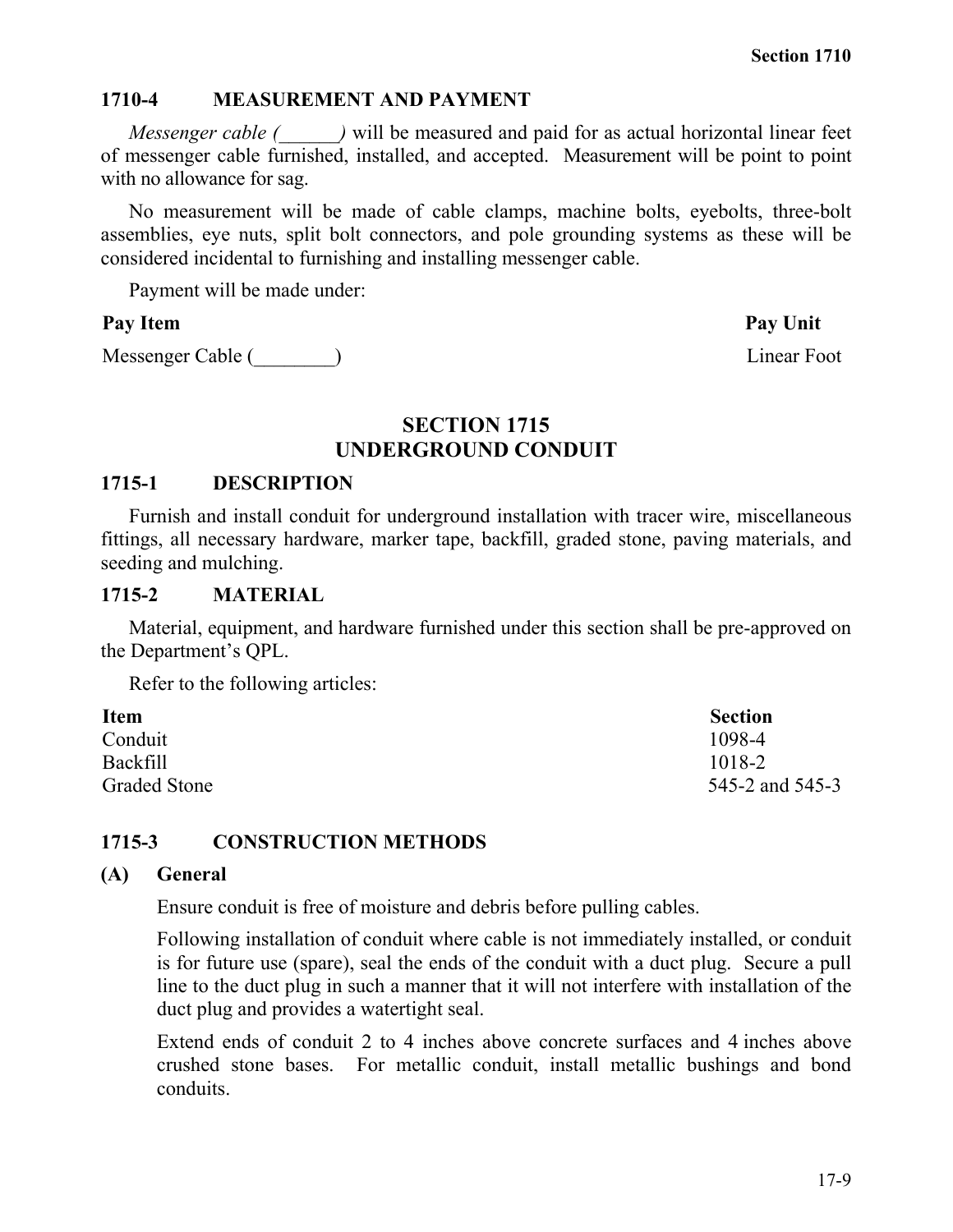# **(1) Conduit Entering Junction Boxes**

Terminate conduits installed for communications cables in oversized junction boxes. Do not install other conduits in the oversized junction box unless otherwise specified.

Terminate conduits installed for signal wiring, including loop lead-in cable, in standard size junction boxes unless otherwise specified.

For all conduits entering junction boxes, seal spare conduits with approved duct plugs. Seal conduits containing fiber-optic communications cable with mechanical sealing devices. Seal conduits containing signal cable and loop lead-in wire with moldable duct seal.

### **(2) Tracer Wire**

Install tracer wire in all conduits containing fiber-optic cable. Pull tracer wire simultaneously in a continuous length with the fiber-optic cable. Where multiple pulls of fiber-optic cable are required and conduit is placed in the same trench, only one tracer wire is required. Where multiple pulls of fiberoptic cable are required and conduits may separate into individual trenches, install a tracer wire in each conduit run. Provide waterproof butt splices where tracer wire is spliced. Splicing is allowed only in cabinets and junction boxes. Label all tracer wires entering the equipment cabinet.

# **(3) Plan of Record Drawings**

Upon completion of the conduit system for communications, furnish the Engineer with a plan of record drawing detailing the locations of the conduit system.

# **(B) Trenching**

In certain cases the Contractor may use an alternate material and method of installation between trenching and plowing based on existing field conduits and preferences. Obtain approval before proceeding.

### **(1) General**

Install PVC, HDPE, or rigid metallic conduit for all underground runs. Install metallic conduit at all locations where conduits cross beneath railroad tracks. Clean existing underground conduit to be incorporated into a new system. Bond all metallic conduit.

If more than one conduit is required between the same points, install conduit in one common trench. Install non-detectable marker tape.

Install longitudinal runs of conduit a minimum of 1 foot from back of curb or 6 feet from edge of pavement in the absence of curb.

Upon completion, restore surface to like-original condition within seven calendar days of occurrence of damage. Remove all rock and debris from backfill material. Remove excess material from site and compact area according to Article 300-7. Backfill with excavated material and compact to 95% of original density.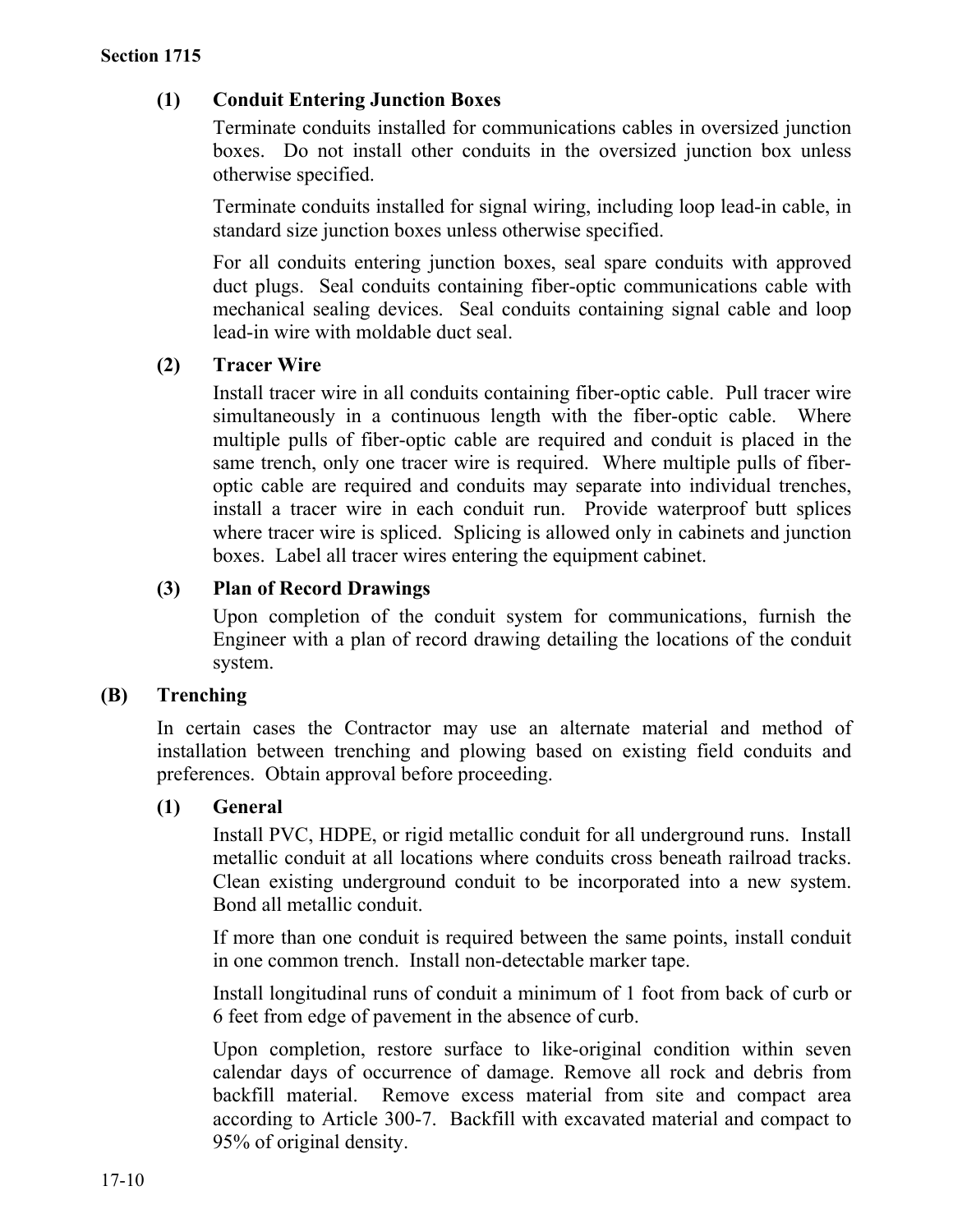Backfill trench at locations along the trench path where non-movable objects, such as rocks and boulders, cannot be avoided. The purpose of the backfill is to provide a gradual change in elevation of the trench, so that excessive bending and stress will not be transferred to conduits once underground conduit system is installed.

After installation of conduits and upon completion of tamping and backfilling, perform a mandrel test on each conduit to ensure no conduit has been damaged. Furnish a non-metallic mandrel having a diameter of approximately 50% of the inside diameter of the conduit in which it is to be pulled through. If damage has occurred, replace the entire length of conduit. Ensure pull line is re-installed.

### **(2) Unpaved Trenching**

Install conduit in all unpaved areas. Rake smooth the top 1 1/2 inches seed with same type of grass as surrounding area. Finish unpaved areas flush with surrounding natural ground.

### **(3) Paved Trenching**

On concrete surfaces, replace the entire joint of concrete unless otherwise specified. On all other surfaces, neatly cut and replace the width of trench with like material.

Finish paved areas with materials matching damaged areas. For conduit installed under roadways, cut neatly and replace the width of paved area damaged by trenching. For conduit installed under sidewalks and walkways, remove entire section of slab from joint to joint and replace. Place graded stone material to temporarily maintain traffic where repairs cannot be performed immediately. Comply with Article 545-4.

### **(C) Plowing (HDPE Conduit Only)**

Direct plow HDPE ducts simultaneously using chute plow method. Direct plow ducts at a minimum depth so the top of the highest duct is 30 inches deep unless otherwise approved.

Provide sufficient personnel to feed chute, operate prime mover and equipment carrying reels (if separate equipment is used), observe chute feeding, observe plowing, and observe reel payout. Use chute with adequate dimensions to allow for passage of duct without damage. During plow operation, continuously check chute opening and path to be sure there are no obstructions and monitor payout reels to be sure reels are turning at a steady rate.

With prior approval, install a junction box at locations where splicing or coupling of the underground polyethylene conduits is necessary. Otherwise, splicing or joining of underground polyethylene conduit is prohibited.

### **(D) Directional Drilling**

### **(1) Pre-Approvals and Minimum Depth Requirements**

Obtain approval before beginning drilling operations.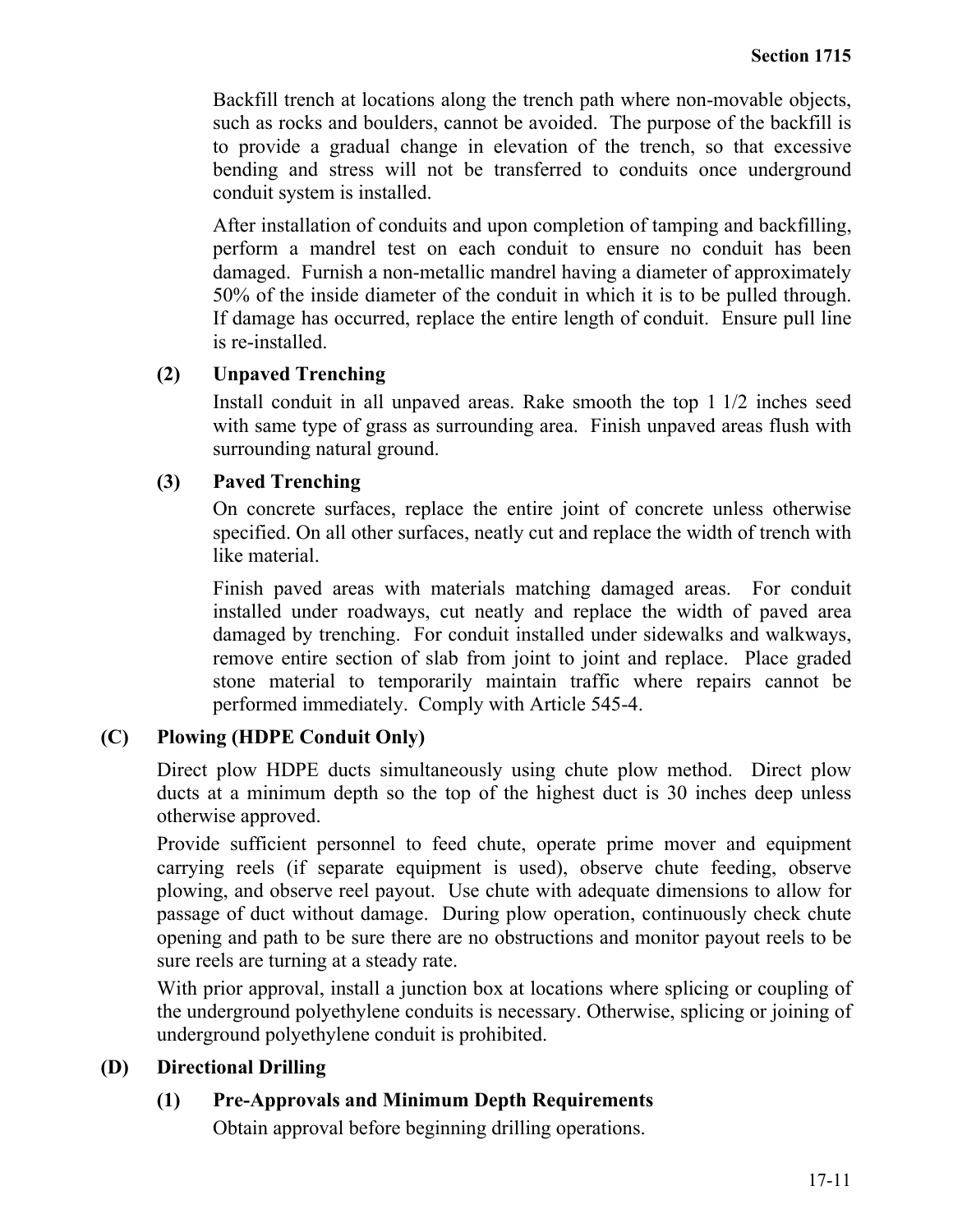At all points where HDPE conduit will traverse under roadways, driveways, sidewalks, or Controlled Access Areas including entrance/exit ramps, maintain a minimum depth of 4 feet or 8 times the back reamer's diameter, whichever is deeper. For an installation that runs parallel to a controlled access area or entrance/exit ramps maintain a minimum depth of 30 inches below finished grade. Maintain a minimum clearance of 30 inches below finished grade when crossing ditch lines. For the following structures, the minimum clearance requirements are:

| <b>Man-made Structure</b>           | <b>Minimum Clearance Requirement</b>                     |
|-------------------------------------|----------------------------------------------------------|
| Bridge foundation                   | 5' horizontal $& 4'$ vertical (clearances greater than   |
|                                     | minimum horizontal should continue to use the 4V:5H      |
|                                     | ratio, i.e., 10' horizontal should be no deeper than 8') |
| Drainage pipes less than 60"        | 1' above or below [while maintaining a minimum depth     |
|                                     | of 30" below grade]                                      |
| Drainage pipes greater than 60"     | 1' above or 4' below [while maintaining a minimum        |
|                                     | depth of 30" below grade]                                |
| <b>Box Culverts</b>                 | 1' above or 4' below [while maintaining a minimum        |
|                                     | depth of 30" below grade]                                |
| Slope protection                    | 2' below                                                 |
| Slope protection foundation footing | 5' below                                                 |

Guarantee the drill rig operator and digital walkover locating system operator are factory-trained to operate the make and model of equipment provided and have a minimum of one year experience operating the make and model of drill rig. Submit documentation of the operators' training and experience for review at least two weeks before start of directional drilling operations.

Provide a means of collecting and containing drilling fluid/slurry that returns to the surface such as a slurry pit. Provide measures to prevent drilling fluids from entering drainage ditches and storm sewer systems. Prevent drilling fluid/slurry from accumulating on or flowing onto pedestrian walkways, driveways, and streets. Immediately remove all drilling fluids/slurry that are accidentally spilled.

### **(2) Directional Drill Operations**

Provide grounding for the drill rig in accordance with the manufacturer's recommendations.

Place excavated material near the top of the working pit and dispose of properly. Backfill pits and trenches to facilitate drilling operations immediately after drilling is completed.

Use drill head suitable for type of material being drilled and sized no more than 2 inches larger than the outer diameter of the conduit. Direct drill to obtain proper depth and desired destination. Pressure grout with an approved bentonite/polymer slurry mixture to fill all voids. Do not jet alone or wet bore with water.

During drilling operation, locate drill head every 10 feet along drill path and before traversing underground utilities or structures. Use digital walkover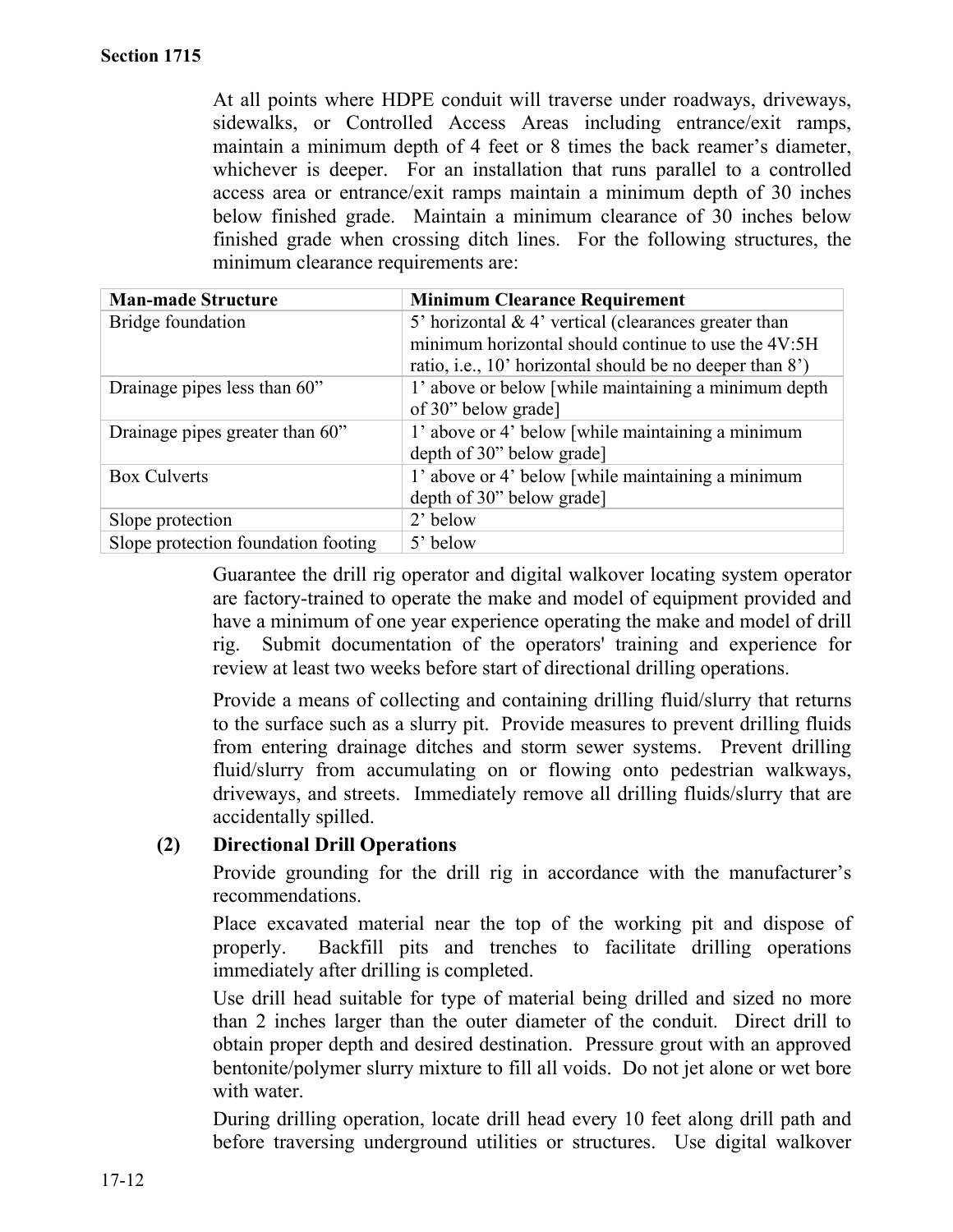locating system to track drill head during directional drilling operation. Ensure locating system is capable of determining pitch, roll, heading, depth, and horizontal position of the drill head at any point.

Once drill head has reached final location, remove head, and install back reamer of appropriate size (no more than 2 inches larger than outer diameter of conduits) to simultaneously facilitate back reaming of drill hole and installation of conduit. Back reamer is sized larger than actual conduits to ensure conduits are not adversely subjected to deviations caused by the original drill operation and are as straight as practical in their final position.

The intent of these Specifications is to limit the diameter of the actual drill shaft/hole so that it is no more than 2 inches larger than the conduit outer diameter. The 2-inch larger diameter may be accomplished during the original bore or during the back reaming/conduit installation process.

Once installation of conduit has started, continue installation without interruption so as to prevent conduit from becoming firmly set. Apply bentonite/polymer slurry mixture during conduit installation.

Upon completion of conduit installation, perform a mandrel test on conduit system to ensure conduit has not been damaged. Furnish non-metallic mandrel with a diameter of approximately 50% of the inside diameter of the conduit in which it is to be pulled through. If damage has occurred, replace the entire length of conduit and ensure that pull line is re-installed.

### **(3) Drilling Fluids**

Use lubrication for subsequent removal of material and immediate installation of the conduit. The use of water and other fluids in connection with directional drilling operations will be permitted only to the extent necessary to lubricate cuttings. Do not jet alone or wet bore with water. Use drilling fluid/slurry consisting of at least 10 percent high-grade bentonite/polymer slurry to consolidate excavated material and seal drill hole walls.

Transport waste drilling fluid/slurry from site and dispose of in a method that complies with local, state and federal laws and regulations.

#### **(4) Conduit Splicing**

With prior approval, install a junction box at locations where splicing or coupling of conduit is necessary. Otherwise, splicing or joining of HDPE conduit is prohibited.

### **(E) Bore and Jack**

For bore and jack areas, comply with Subarticles 1540-3 A & B except as follows:

For bore and jack areas, install metallic conduit at a minimum depth of 30 inches below finished grade or 6 inches below roadway sub-grade, whichever is greater. Provide 3 feet clearance to conduit from back of curb or from edge of pavement. Terminate ends of conduit into junction boxes.

Comply with the *NCDOT Policies and Procedures for Accommodating Utilities on Highway Rights-of-Way* in effect on the date of advertisement*.*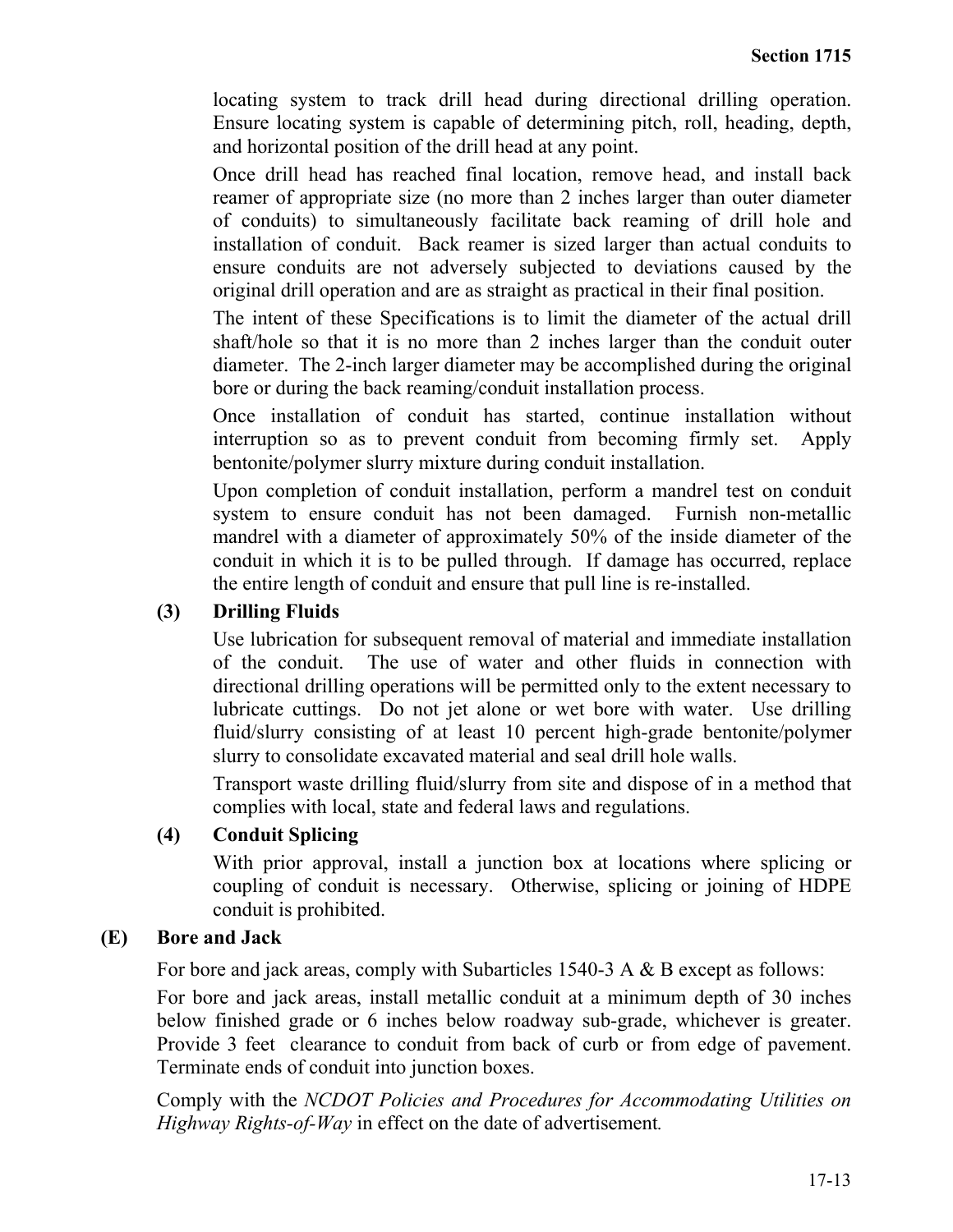### **1715-4 MEASUREMENT AND PAYMENT**

*Tracer wire* will be measured along the horizontal linear feet of tracer wire furnished, installed, and accepted. Measurement will be along the approximate centerline of the conduit system. Payment will be made in linear feet. No payment will be made for excess tracer wire in junction boxes and/or cabinets.

*Unpaved trenching (qty)(size) & (qty)(size)* will be measured horizontal linear feet of trenching for underground conduit installation of each type furnished, installed, and accepted. Measurement will be along the approximate centerline of the conduit system. Payment will be in linear feet.

*Paved trenching (qty)(size) & (qty)(size)* will be measured horizontal linear feet of trenching for underground conduit installation of each type furnished, installed, and accepted. Measurement will be along the approximate centerline of the conduit system. Payment will be in linear feet.

*Plowing (qty)(size) & (qty)(size)* will be measured horizontal linear feet of plowing for underground conduit installation furnished, installed, and accepted. Measurement will be along the approximate centerline of the conduit system. Payment will be in linear feet.

*Directional drill (qty)(size) & (qty)(size)* will be measured horizontal linear feet of directional drill for underground conduit installation furnished, installed, and accepted. Measurement will be along the approximate centerline of the conduit system. Payment will be in linear feet.

*Bore and jack (qty)(size) & (qty)(size)* will be measured in horizontal linear feet of bore and jack for underground conduit installation furnished, installed, and accepted. Measurement will be along the approximate centerline of the bore from junction box to junction box. Payment will be in linear feet.

No measurement will be made of vertical segments, non-metallic conduit, metallic conduit, sealing devices, backfill, graded stone, paved materials, miscellaneous fittings, pull lines, and seeding and mulching as these will be considered incidental to conduit installation.

Conduit will be paid for per linear foot based on quantity and size of conduits. As examples, an installation of a single1.25" HDPE conduit would be paid as:

Directional Drill (1)(1.25")Linear Foot

An installation of two 1.25" and four 2" HDPE conduits would be paid as:

Directional Drill  $(2)(1.25)$ <sup>"</sup> $\&$  (4)(2") Linear Foot

Payment will be made under:

| Pay Item                                       | Pay Unit    |
|------------------------------------------------|-------------|
| Tracer Wire                                    | Linear Foot |
| Unpaved Trenching (qty)(size) $\&$ (qty)(size) | Linear Foot |
| Paved Trenching (qty)(size) $\&$ (qty)(size)   | Linear Foot |
| Plowing (qty)(size) $\&$ (qty)(size)           | Linear Foot |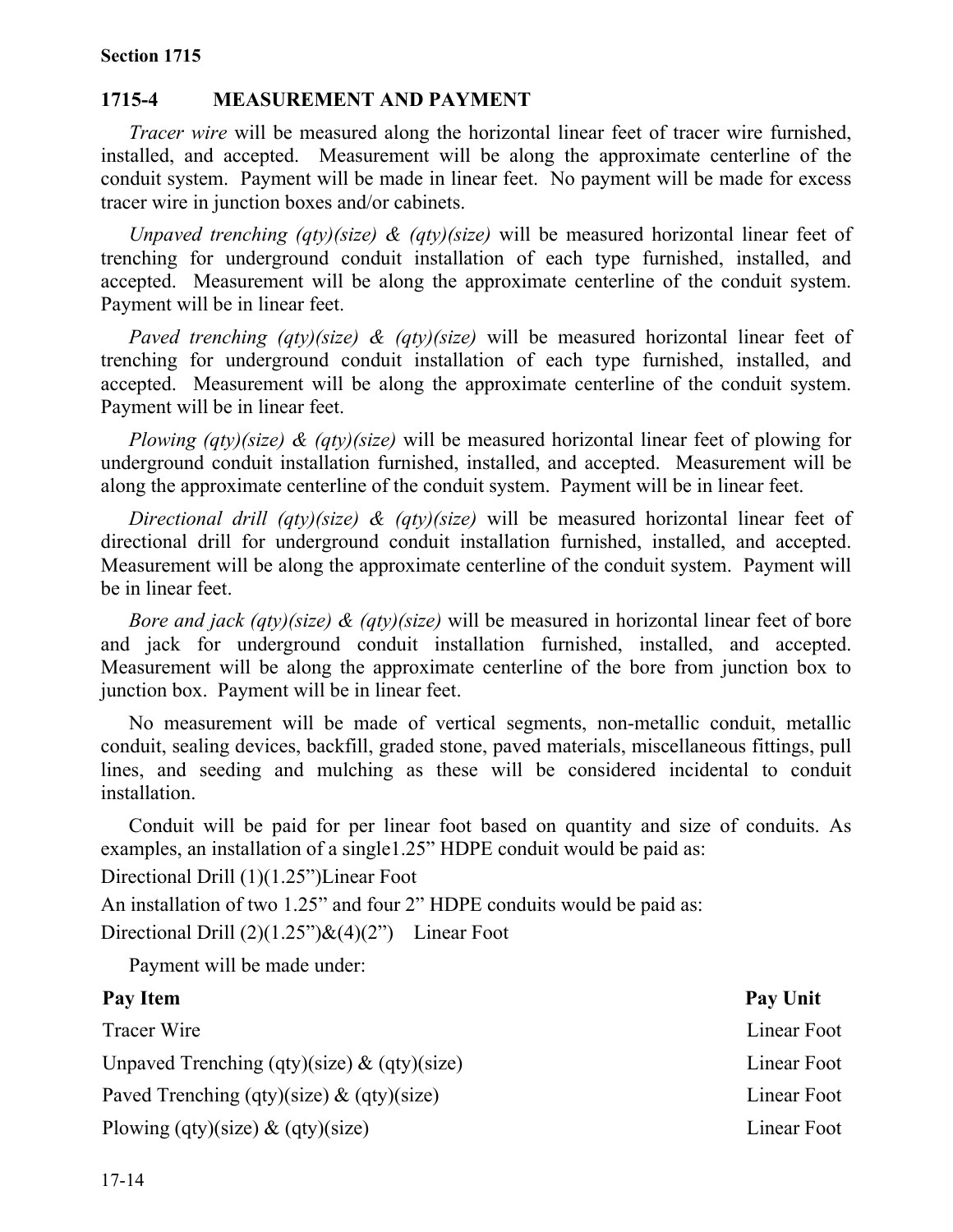Directional Drill (qty)(size) Linear Foot Directional Drill (qty)(size) & (qty)(size) Linear Foot Bore and Jack (qty)(size) & (qty)(size) Solution Linear Foot Linear Foot

# **SECTION 1716 JUNCTION BOXES**

# **1716-1 DESCRIPTION**

Furnish and install junction boxes (pull boxes) with covers, graded stone, grounding systems, and all necessary hardware.

# **1716-2 MATERIAL**

Material, equipment, and hardware furnished under this section shall be pre-approved on the Department's QPL.

Refer to Article 1098-5 Junction Boxes and Section 545 Graded Stone.

# **1716-3 CONSTRUCTION METHODS**

Comply with Article 1411-3 Electrical Junction Boxes, except as follows:

Install junction boxes flush with finished grade. Do not install sealant compound between junction boxes and covers.

Install junction boxes where underground splicing of cable is necessary and where transitioning from below ground to above ground installation or vice-versa.

# **1716-4 MEASUREMENT AND PAYMENT**

*Junction box (*  $\qquad$  *)* will be measured and paid in actual number of junction boxes of each size and type furnished, installed, and accepted.

No measurement will be made of covers, graded stone, and grounding systems as these will be considered incidental to furnishing and installing junction boxes.

Payment will be made under:

# Pay Item Pay Unit

Junction Box (  $\qquad \qquad$  )

# **SECTION 1720 WOOD POLES**

### **1720-1 DESCRIPTION**

Furnish and install wood poles with grounding systems and all necessary hardware.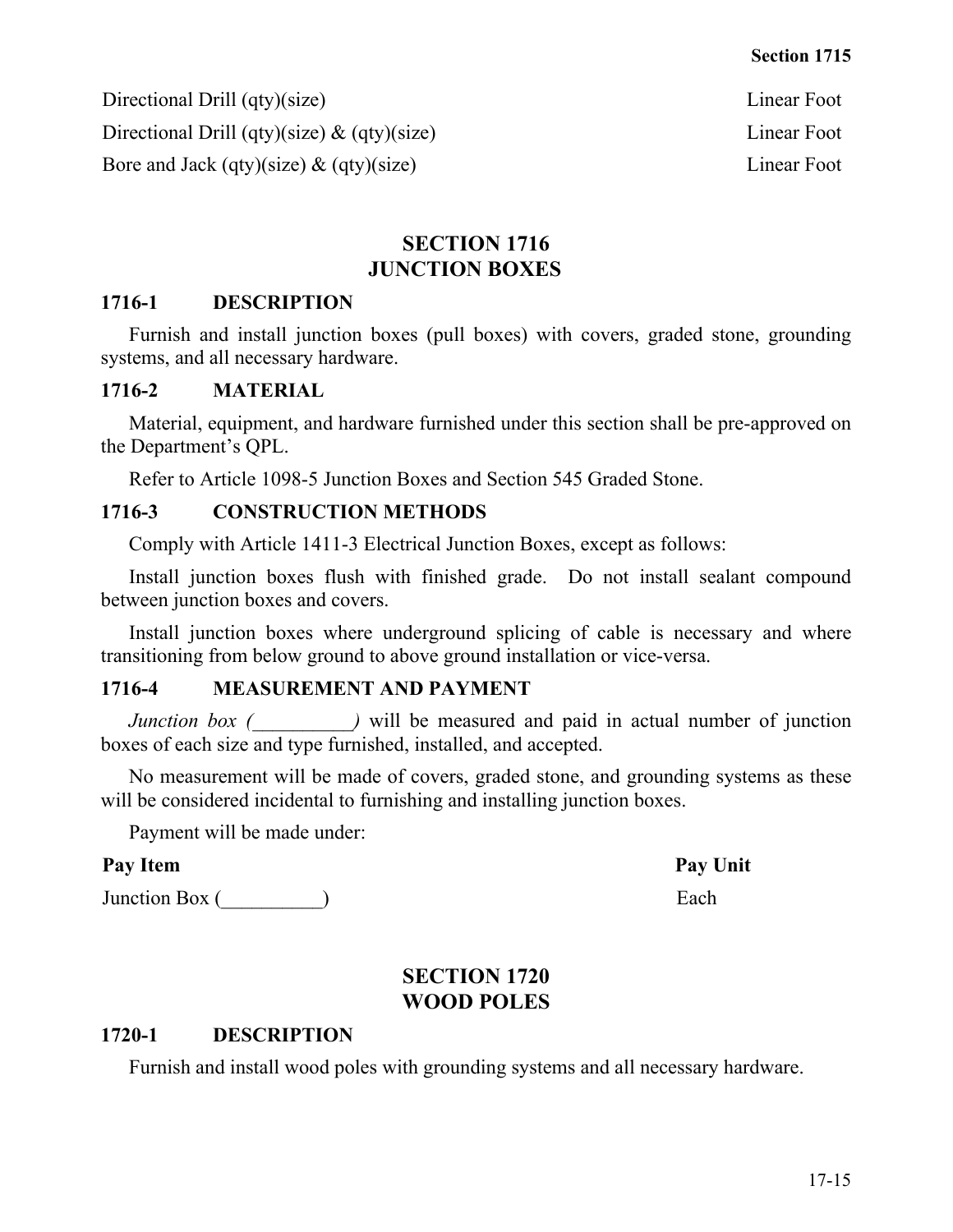#### **Section 1720**

#### **1720-2 MATERIAL**

Material, equipment, and hardware furnished under this section shall be pre-approved on the Department's QPL.

Refer to Subarticles 1082-3(F) Treated Timber and Lumber – Poles and 1082-4(G) Preservative Treatment – Poles.

#### **1720-3 CONSTRUCTION METHODS**

Mark final pole locations and receive approval before installing poles. Unless otherwise specified, locate poles a minimum of 6 feet behind face of curb or 10 feet from edge of travelway.

Drill or auger a hole for placement of pole and to allow for compacting. Set pole at manufacturer's recommended depth, but at a minimum depth of 5 feet. Ensure the pole is within two degrees of vertical when fully loaded.

Backfill hole with pole installed and tamp backfill in 6 inch lifts with a mechanical tamp until compacted density is at least 95% of original density.

On new Department owned poles, install a grounding system consisting of number 4 or 6 AWG solid bare copper wire that is exothermically welded to a ground rod. Install ground wire so as to minimize damage from vandalism and environmental exposures. Install ground wire up pole to a point adjacent to the uppermost span. Use hot-dipped galvanized wire staples to secure ground wire to pole. Install ground rod at base of pole.

#### **1720-4 MEASUREMENT AND PAYMENT**

*Wood pole* will be measured and paid as the actual number of wood poles furnished, installed, and accepted*.*

No measurement will be made for installing grounding systems as these will be considered incidental to furnishing and installing wood poles.

Payment will be made under:

#### **Pay Item Pay Unit**

Wood Pole Each

# **SECTION 1721 GUY ASSEMBLIES**

### **1721-1 DESCRIPTION**

Furnish and install guy assemblies with all necessary hardware.

#### **1721-2 MATERIAL**

Material, equipment, and hardware furnished under this section shall be pre-approved on the Department's QPL.

Refer to Article 1098-6 Guy Assemblies.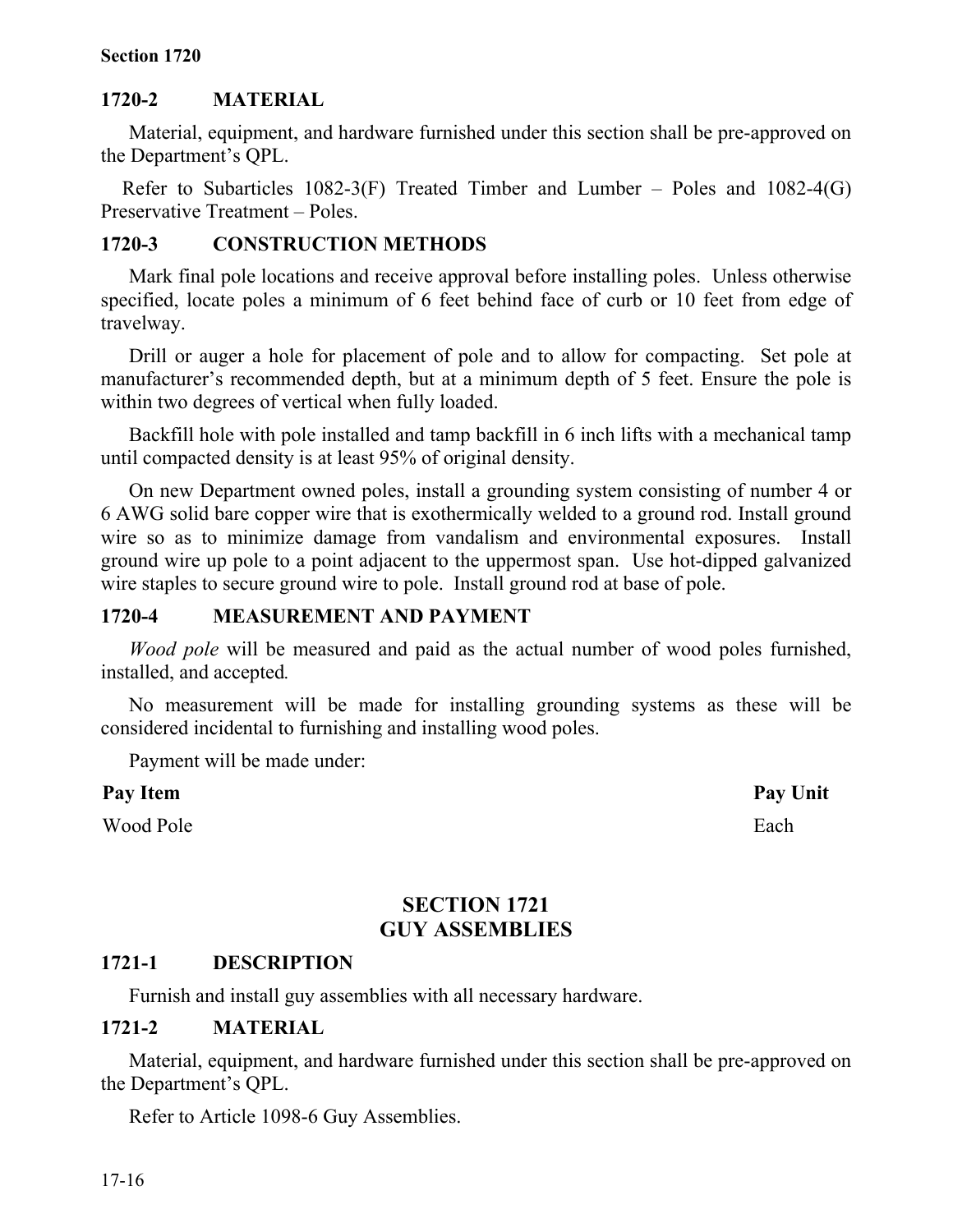### **1721-3 CONSTRUCTION METHODS**

#### **(A) Guy Assemblies for Signal Heads or Loop Lead-in Cable**

Install guy assemblies with guy cable, guy guards, anchors, three-bolt clamps and associated fittings. Use two-bolt attachment method where there is adequate room on the pole to comply with the NESC. Attach guy assembly and guy cable to two separate bolts with one bolt for span and one bolt for guy cable.

Where adequate spacing is not available and a violation of the NESC would occur with the two-bolt attachment method, use approved one-bolt attachment method for attaching messenger cable and guy assembly.

Bond guy assembly to new pole grounding system as described in Section 1710-3.

Do not attach to existing guy assemblies unless specifically approved by owner.

#### **(B) Guy Assemblies for Communications Cable**

When installing messenger cable for supporting only communications cable, use approved one-bolt attachment method for attaching messenger cable and guy assembly.

Bond guy assembly to existing pole ground using Burndy Clamp (UCG25RS) or equivalent. If existing poles do not have a grounding system, install new grounding system for bonding guy assembly that complies with Article 1720-3.

Do not attach to existing guy assemblies unless specifically approved by owner.

#### **1721-4 MEASUREMENT AND PAYMENT**

*Guy assembly* will be measured and paid as the actual number of guy assemblies furnished, installed, and accepted.

No measurement will be made of guy cable, guy guards, anchors, clamps, or fittings as these will be considered incidental to furnishing and installing guy assemblies.

Payment will be made under:

#### **Pay Item Pay Unit**

Guy Assembly Each

### **SECTION 1722 RISER ASSEMBLIES**

#### **1722-1 DESCRIPTION**

Furnish and install riser assemblies with clamp-on, aluminum weatherheads or heat shrink tubing, galvanized pole attachment fittings, and all necessary hardware.

#### **1722-2 MATERIAL**

Material, equipment, and hardware furnished under this section shall be pre-approved on the Department's QPL.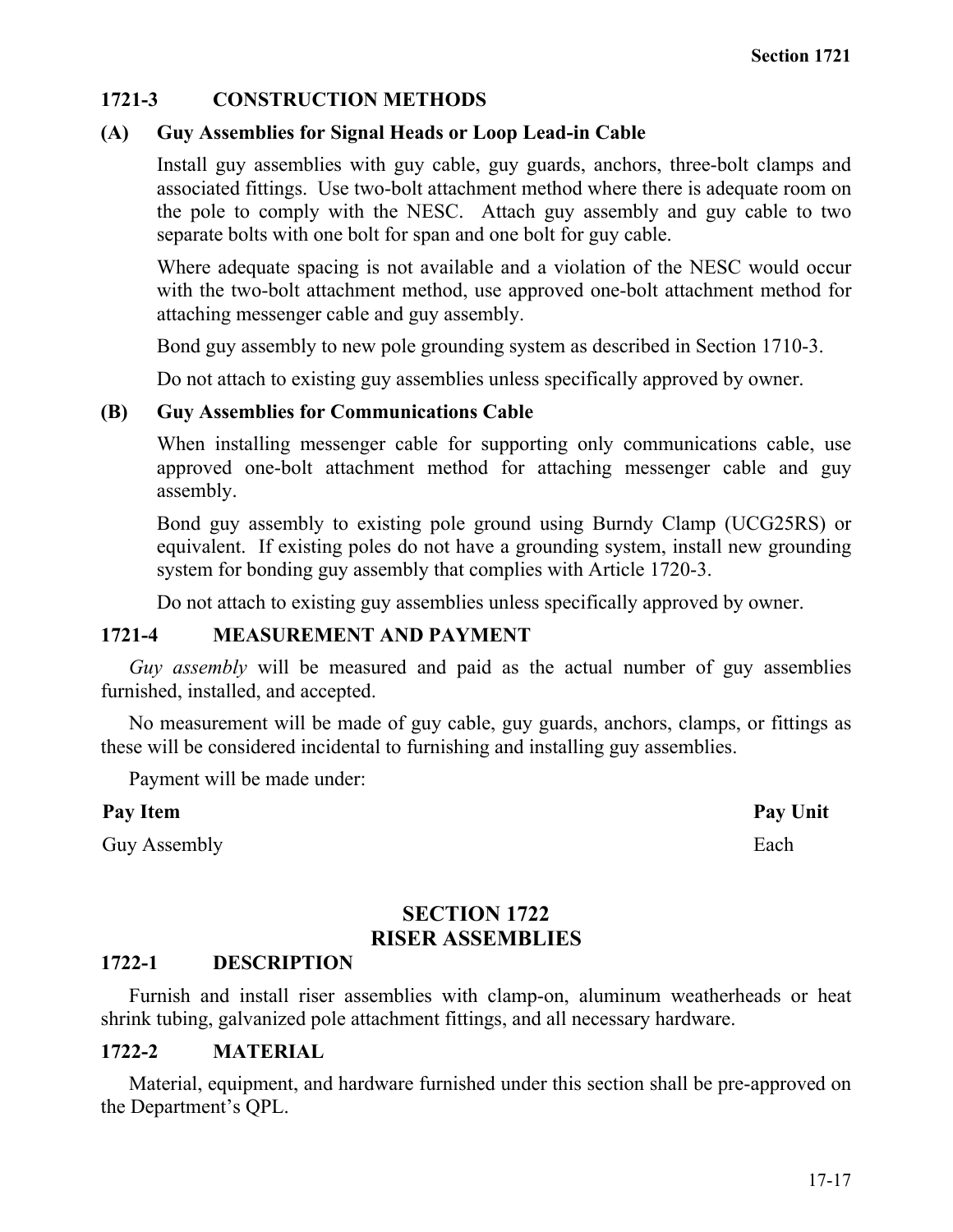#### **Section 1722**

Provide rigid metallic conduit for risers. Refer to Subarticle 1098-4(B)(1) Rigid Metallic Conduit.

Provide Tyco<sup>TM</sup>(Raychem<sup>TM</sup>) part number 066193-000 or equivalent heat shrink tubing for the installation of fiber-optic or coaxial cable in new risers.

Provide Tyco™(Raychem™) part number FOSC-ACC-CABLE-SEAL-2-NW or equivalent heat shrink tubing retrofit kits for the installation of new fiber-optic or coaxial cable in existing riser with existing fiber-optic or coaxial cables.

### **1722-3 CONSTRUCTION METHODS**

Install risers with required weatherheads or heat shrink tubing on poles using pole attachment fittings.

Install heat shrink tubing retrofit kits in existing risers as specified.

Use separate 1/2-inch riser with weatherhead for pedestrian pushbutton.

Use separate 1-inch riser with weatherhead for electrical service.

Use separate 2-inch riser with weatherhead for signal cables (bundled). Use separate 2-inch riser with weatherhead for the combination of all lead-in and twisted-pair communications cable. Install condulet on all risers for lead-in cable.

Use separate 2-inch riser with heat shrink tubing for fiber-optic communications cables and coaxial cable. Install risers with heat shrink tubing so that cable can be installed without violating its minimum bending radius. Install cable so it does not share a riser with any other cable.

Install heat shrink tubing in accordance with manufacturer's recommendations. Provide tubing a minimum of 5 inches in length with a minimum of 2.5 inches extended over cables and 2.5 inches extended over risers after heat has been applied. Use nylon filler rods with UV protection or equivalent, and sealing spacer clips to separate cables where multiple cables enter a riser. Ensure sealing spacer clips have a heat activated sealing compound with the sealing compound fully encapsulating the space between cables. Ensure heat shrink tubing provides a watertight fit around individual cables and outer walls of risers. Do not use cut sections of cable or any other devices in lieu of filler rods. Use aluminum tape around cables to prevent damage from sealing chemicals. Use a heat source that will provide even heat distribution around tubing. Ensure no damage occurs to any cables.

### **1722-4 MEASUREMENT AND PAYMENT**

*" Riser with* will be measured and paid as the actual number of risers of each type and size furnished, installed, and accepted. No measurement will be made of weatherheads, heat shrink tubing, or pole attachment fittings as these will be considered incidental to furnishing and installing risers.

*Heat shrink tubing retrofit kit* will be measured and paid for as the actual number of heat shrink tubing retrofit kits furnished, installed, and accepted.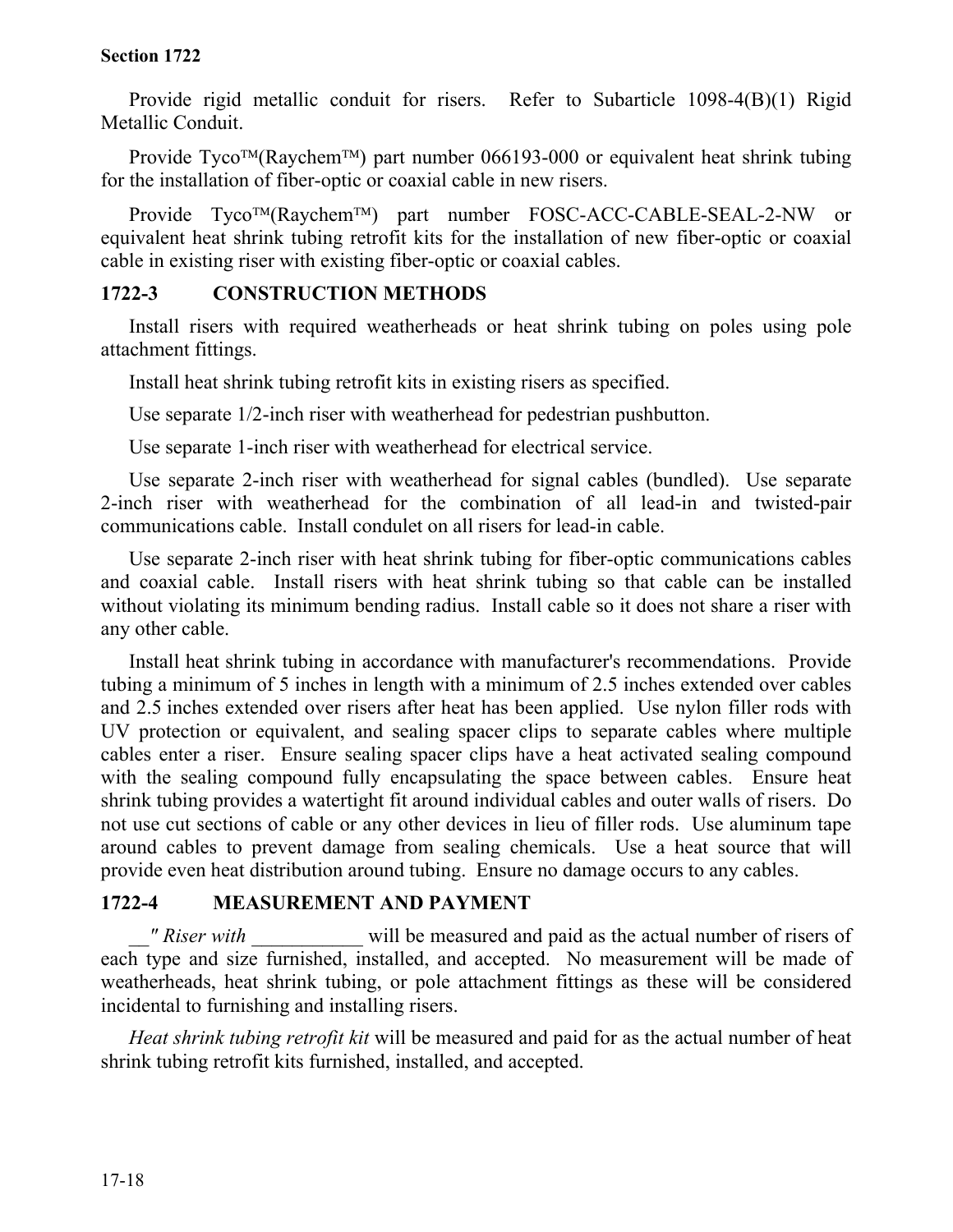Payment will be made under:

### Pay Item Pay Unit

\_\_" Riser with \_\_\_\_\_\_\_\_\_\_\_ Each

Heat Shrink Tubing Retrofit Kit Each

# **SECTION 1725 INDUCTIVE DETECTION LOOPS**

### **1725-1 DESCRIPTION**

Furnish and install inductive detection loops with loop slot sealant, loop wire, conduit with fittings, and all necessary hardware.

# **1725-2 MATERIAL**

Material, equipment, and hardware furnished under this section shall be pre-approved on the Department's QPL.

Refer to Article 1098-7 Inductive Detection Loops.

# **1725-3 CONSTRUCTION METHODS**

All work performed in this section shall be done in the presence of the Engineer.

Notify Engineer one week before installing inductive detection loops.

Coordinate sawcutting and loop placement with pavement markings. For new construction or for resurfacing, install inductive detection loops before placing final layer of surface course. On unmarked pavement, pre-mark locations of stop lines and lane lines before locating inductive detection loops.

Before sawcutting, pre-mark inductive detection loop locations and receive approval. Sawcut pavement at approved pre-marked locations. Do not allow vehicles to travel over unsealed loop slots.

Install conduit with bushings from edge of pavement to junction box. Do not sawcut through curb.

Remove all loose material and wash saw slots with a high-pressure method using an air and water mixture. Dry saw slots with compressed air. Clear saw slots of jagged edges and protrusions. Seat loop conductor at bottom of saw slot without damaging loop wire.

Before sealing loop conductors, test that impedance from the loop wire to ground is at least 100 megohms. For each location with inductive loops, submit a completed Inductive Detection Loop & Grounding Test Results form and place copy in controller cabinet. Ensure all loops are included on form. The form is located on the Department's website.

[Em](http://www.doh.dot.state.nc.us/preconstruct/traffic/itssu/ws/default.htm)bed loop conductors in saw slot with loop sealant. Seal saw slot and dispose of excess sealant in an environmentally safe manner. Provide Engineer with Material Safety Data Sheet and manufacturer's test data.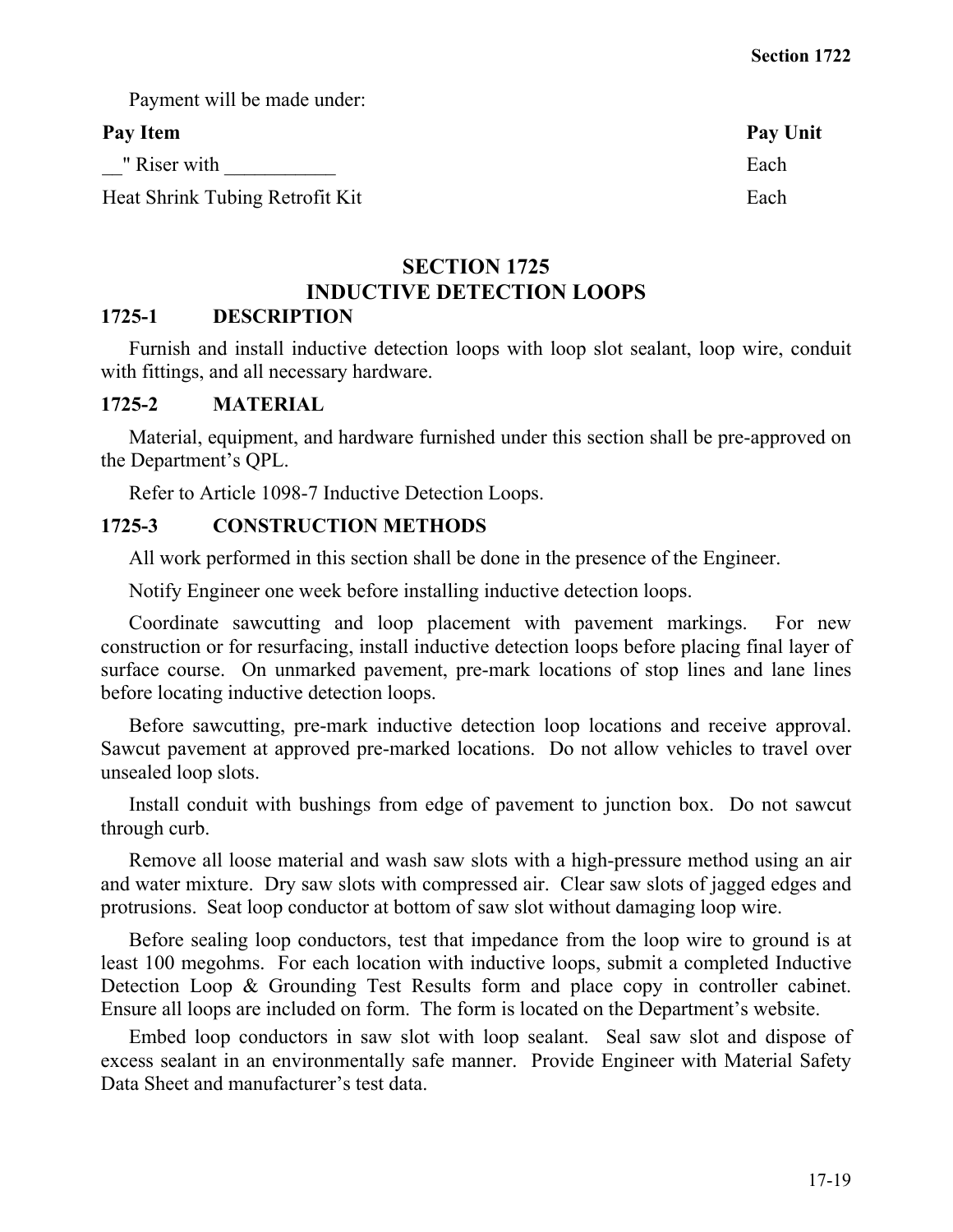#### **Section 1725**

Between corners of loops and junction boxes, twist loop conductor pairs a minimum of 5 turns per foot. Permanently label each twisted pair in the junction box with nylon cable tie using indelible ink. Indicate loop number and loop polarity on the tie.

# **1725-4 MEASUREMENT AND PAYMENT**

*Inductive loop sawcut* will be measured and paid as the actual linear feet of inductive loop sawcut furnished, installed, and accepted.

No measurement will be made of loop slot sealant, loop wire, conduit, and conduit fittings as these will be considered incidental to furnishing and installing inductive detection loops.

Payment will be made under:

### Pay Item **Pay Unit**

Inductive Loop Sawcut Linear Foot Linear Foot

# **SECTION 1726 LOOP LEAD-IN CABLE**

### **1726-1 DESCRIPTION**

Furnish and install loop lead-in cable with all necessary hardware.

### **1726-2 MATERIAL**

Material, equipment, and hardware furnished under this section shall be pre-approved on the Department's QPL.

Refer to Article 1098-8 Loop Lead-In Cable.

# **1726-3 CONSTRUCTION METHODS**

For underground runs, install lead-in cable in 2-inch non-metallic conduit. For aerial installation, wrap lead-in cable to messenger cable with at least four turns of wrapping tape spaced at intervals less than 15 inches or lash lead-in cable to messenger cable with one 360 degree spiral of lashing wire per 12 inches.

Where railroad preemption is required, install lead-in cable from signal controller cabinet to railroad company furnished and installed lockable junction box.

Splicing of lead-in cable will be allowed only for runs in excess of 750 feet. Splice leadin cable in junction boxes or condulets on poles.

Test each complete loop system from the controller cabinet by using a megger to verify that impedance from the loop system to the ground is at least 50 megaohms. After successful completion of megger test, test loop system resistance using an electronic ohmmeter to verify loop system resistance is less than 0.00885 ohms per foot.

# **1726-4 MEASUREMENT AND PAYMENT**

*Lead-in cable (*  $\blacksquare$ ) will be measured and paid as the actual linear feet of lead-in cable of either 18-2 pair or 18-4 pair furnished, installed, and accepted. Measurement will be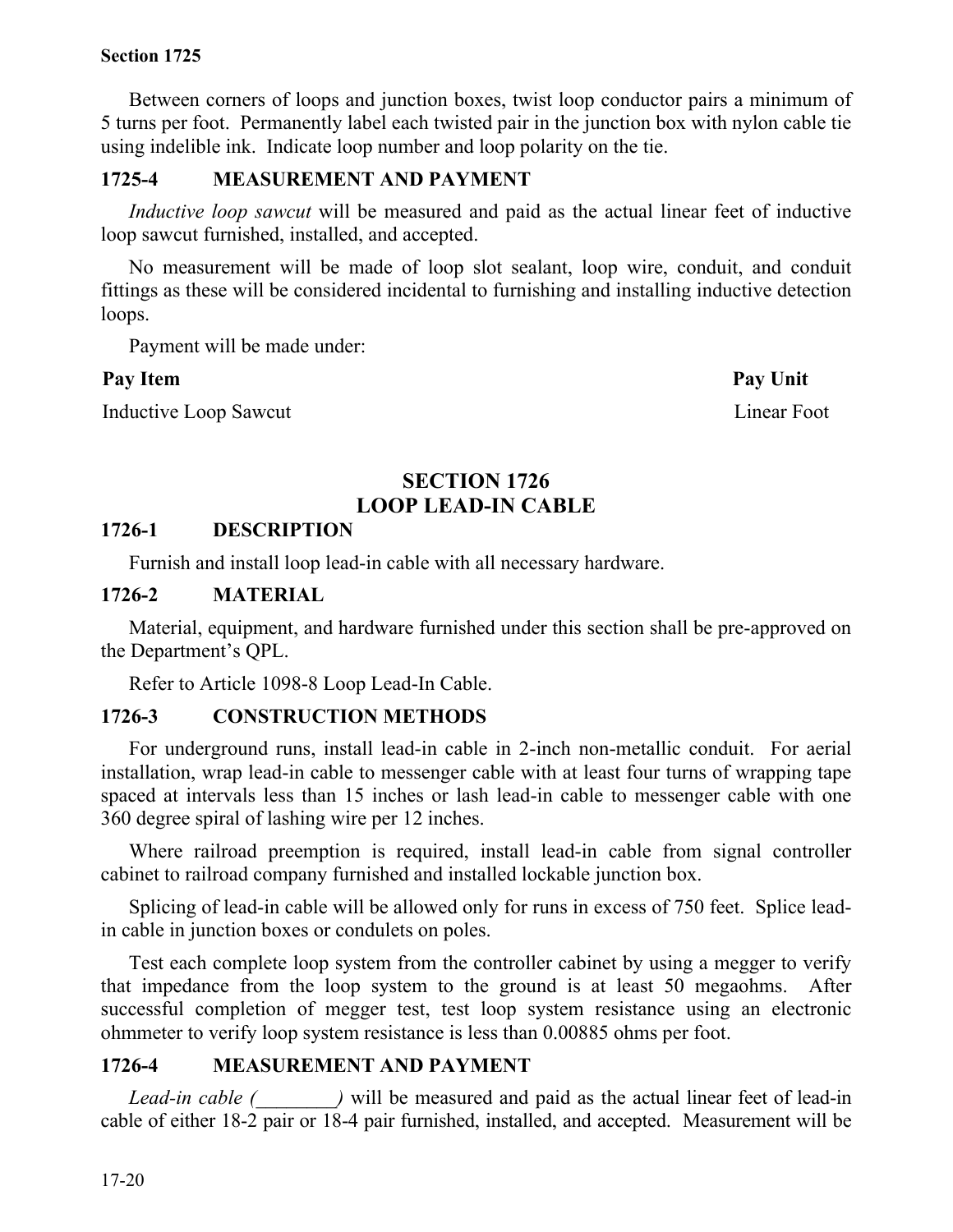made by calculating the difference in length markings located on outer jacket from start of run to end of run for each run. Terminate all cables before determining length of cable run. Measurement will be determined on 2-pair/4-pair combination resulting in the least number of linear feet.

If markings are not visible, measurement will be point to point with no allowance for sag. Twenty-five feet will be allowed for vertical segments up or down poles.

Payment will be made under:

#### Pay Item Pay Unit

Lead-in Cable (\_\_\_\_\_\_\_\_) Linear Foot

#### **SECTION 1730 FIBER-OPTIC CABLE**

#### **1730-1 DESCRIPTION**

Furnish and install single mode fiber-optic (SMFO) communications cable and drop cable assemblies with grounding systems, fiber-optic cable storage racks (snow shoes), communications cable identification markers, lashing wire, and all necessary hardware.

#### **1730-2 MATERIAL**

Refer to Article 1098-9 Fiber-Optic Cable.

#### **1730-3 CONSTRUCTION METHODS**

#### **(A) General**

Provide cable manufacturer's attenuation and Optical Time Domain Reflectometer (OTDR) testing data for each reel of cable upon request.

Install SMFO communications cable, snow shoes, communications cable identification markers, lashing wire, and all necessary hardware.

Comply with manufacturer's recommendations. Install communications cable on signal poles, utility poles, messenger cable, and in conduits as required to bring the fiber-optic cable into and, if necessary, out of each splice enclosure.

Take all precautions necessary to ensure cable is not damaged during storage, handling, and installation. Do not violate minimum bending radius of 20 times the radius of cable diameter or manufacturer's recommendation, whichever is greater. Do not step on cable nor run over cable with vehicles or equipment. Do not pull cable over or around obstructions, or along the ground.

Determine lengths of cable necessary to reach from termination-point to terminationpoint. Install cable in continuous lengths between approved splicing facilities. Additionally, provide a sufficient amount of slack cable to allow for an additional 20 feet of cable to be present after removal of outer sheath for termination. Measure slack cable by extending cable straight out of cabinet door.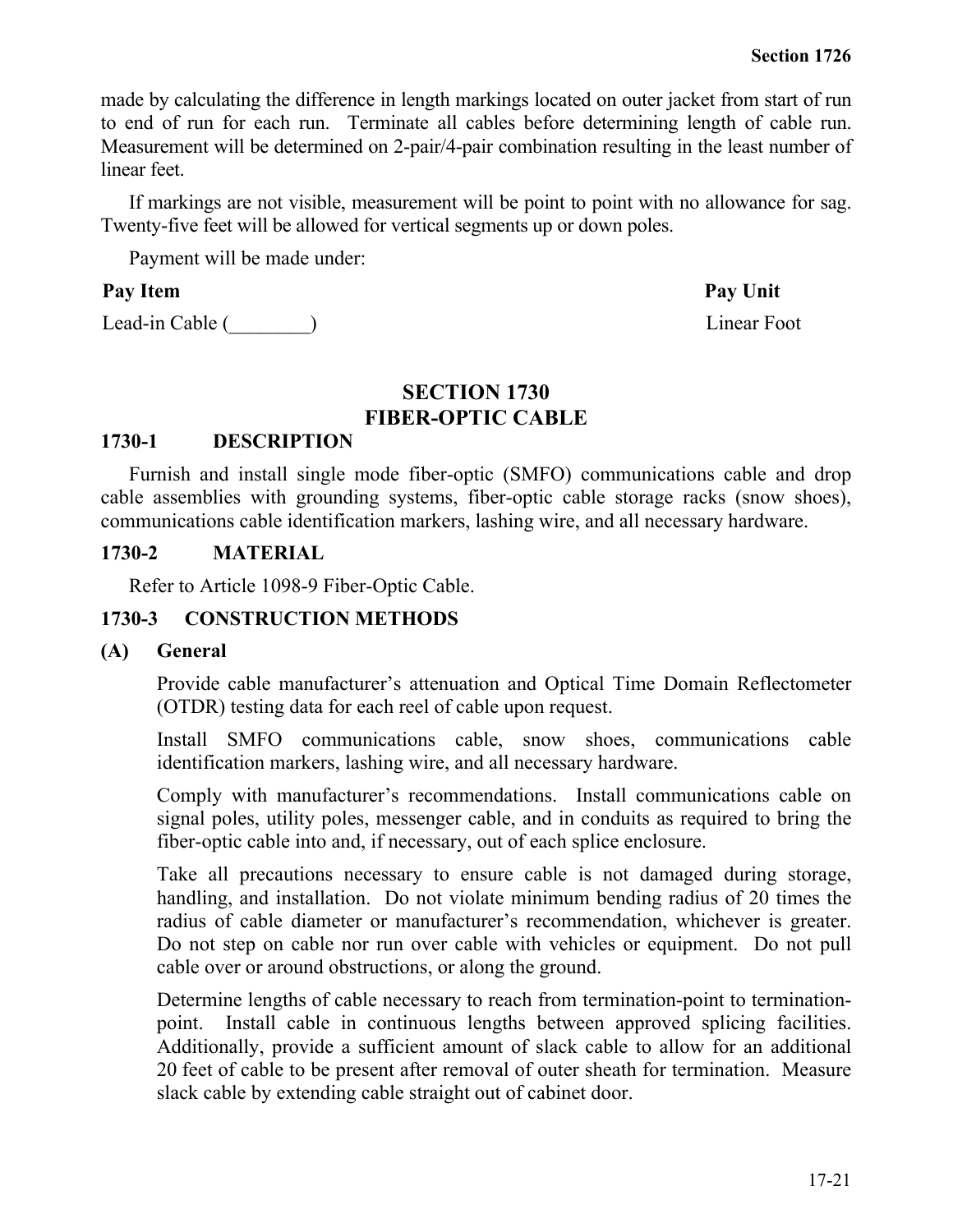Keep cable ends sealed at all times during installation to effectively prevent the ingress of moisture. Use approved heat shrink cable end cap. Do not use tape to seal cable ends.

Before installing cable, provide three copies of cable manufacturer's recommended and maximum pulling tension. Do not exceed manufacturer's recommended pulling tension. Use pulling grips containing a rotating swivel. Coil cable in a figure-8 configuration whenever cable is unreeled for subsequent pulling.

Install fiber-optic cable in separate 2-inch risers with heat shrink tubing or conduits. Do not share risers or conduits containing fiber-optic cable with other type cable.

#### **(B) Aerial Installation**

Double lash fiber-optic cable to messenger cable with one 360 degree spiral per foot.

Use pole attachment hardware and roller guides with safety clips to install aerial run cable.

Maintain tension during the pulling process for aerial run cable by using an approved mechanical clutch (dynamometer) device. Do not allow cable to contact the ground or other obstructions between poles during installation. Do not use a motorized vehicle to generate cable pulling forces.

Use a cable suspension clamp when attaching cable tangent to a pole. Select and place cable blocks and corner blocks so as not to exceed the cable's minimum bending radius. Do not pull cable across J-hooks.

Store 100 feet of each fiber-optic cable on all cable runs that are continuous without splices where specified. Obtain approval for spare cable storage locations. Store spare fiber-optic cable on fiber-optic cable storage racks (snow shoes). Locate spare cable storage in the middle of spans between termination points. Do not store spare fiberoptic cable over the roadway or driveways.

Install one communications cable identification marker within 36 inches of pole attachment points and at locations where more than one cable originates or terminates.

### **(C) Underground Installation**

Install fiber-optic cable underground in conduit using cable pulling lubricants recommended by the fiber-optic cable manufacturer.

Obtain approval of cable pulling lubricant and method of pulling before installing underground fiber-optic cable.

Use a dynamometer (clutch device) so as not to exceed maximum allowable pulling tension if cable is pulled by mechanical means. Do not use a motorized vehicle to generate cable pulling forces.

Keep tension on cable reel and pulling line at start of each pull. Do not release tension if pulling operation is halted. Restart pulling operation by gradually increasing tension until cable is in motion.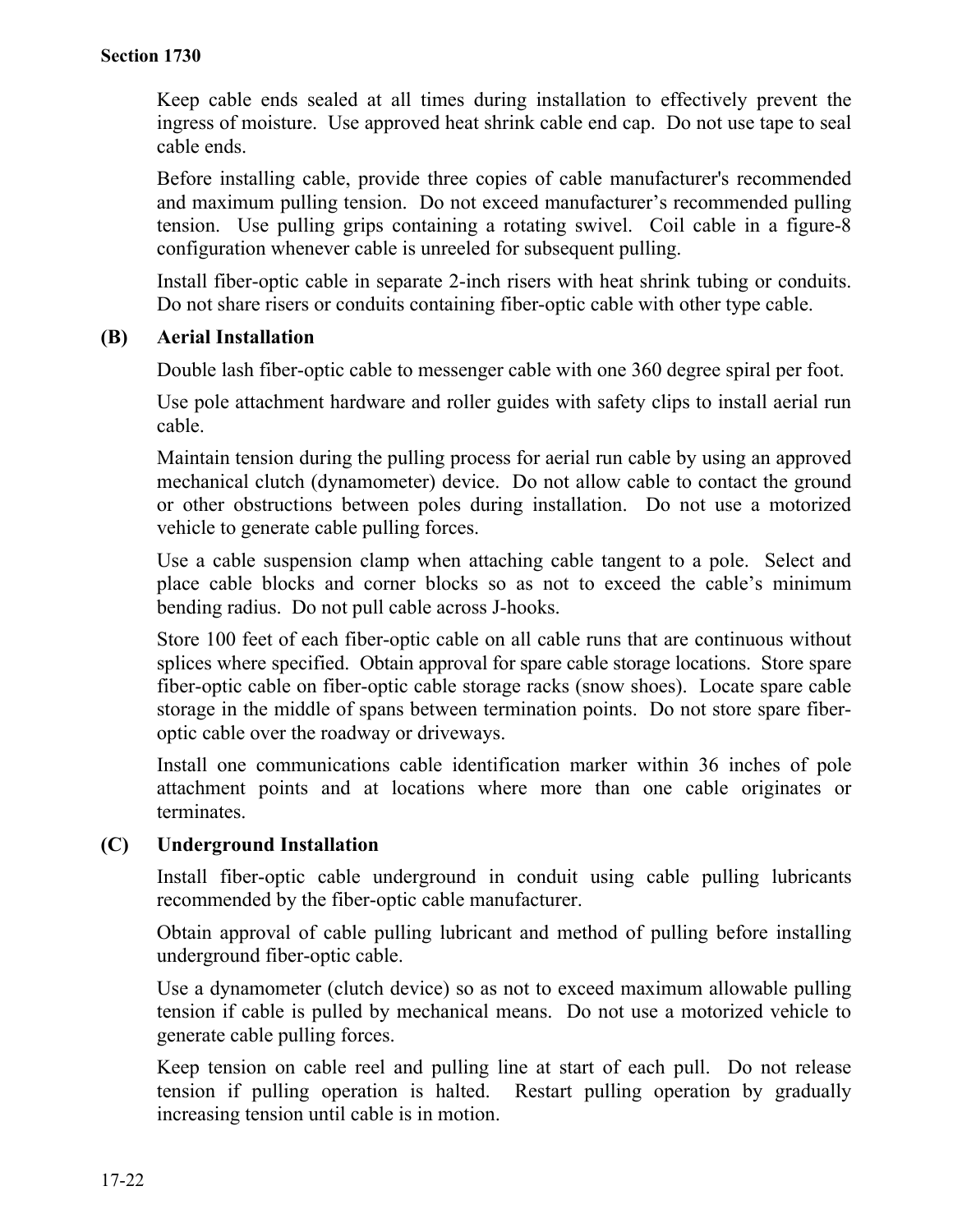For pulling cable through manholes, junction boxes, and vaults, feed cable by manually rotating the reel. Do not pull cable through intermediate junction boxes, handholds, or openings in conduit unless otherwise approved.

Install communications cable identification markers on each communications cable entering a junction box.

#### **(D) Installation of Drop Cable Assembly**

Determine length of drop cable needed, including slack, to reach from termination point to termination point.

At aerial splice enclosures, store 100 feet of slack cable on cable storage racks. At below ground splice enclosures, coil 100 feet of slack cable in manhole or junction box where enclosure is located.

At equipment cabinet end of drop cable assembly, terminate all fibers with ST-PC connectors to the connector panel. Label all connectors, pigtails, and the connector panel. At the aerial splice enclosure location, cap off all unused fibers and label to correspond with the connector panel.

#### **1730-4 MEASUREMENT AND PAYMENT**

*Communications cable (\_\_\_\_-fiber)* will be measured and paid as the actual linear feet of fiber-optic cable of each fiber count furnished, installed, and accepted. Measurement will be made by calculating the difference in length markings located on outer jacket from start of run to end of run for each run. Terminate all fibers before determining length of cable run.

*Drop cable* will be measured and paid as linear feet of fiber-optic drop cable assemblies furnished, installed, and accepted. Sag and vertical segments will not be paid for as these distances are considered incidental to the installation of drop cable assemblies.

No measurement will be made for terminating, splicing, and testing fiber-optic cable, communications cable identification markers, or fiber-optic cable storage racks, as these will be considered incidental to the installation of fiber-optic cable.

Payment will be made under:

| Pay Item                     | Pay Unit    |
|------------------------------|-------------|
| Communications Cable (Fiber) | Linear Foot |
| Drop Cable                   | Linear Foot |

# **SECTION 1731 FIBER-OPTIC SPLICE CENTERS**

# **1731-1 DESCRIPTION**

Furnish and install fiber-optic interconnect centers, fiber-optic splice enclosures, and all necessary hardware.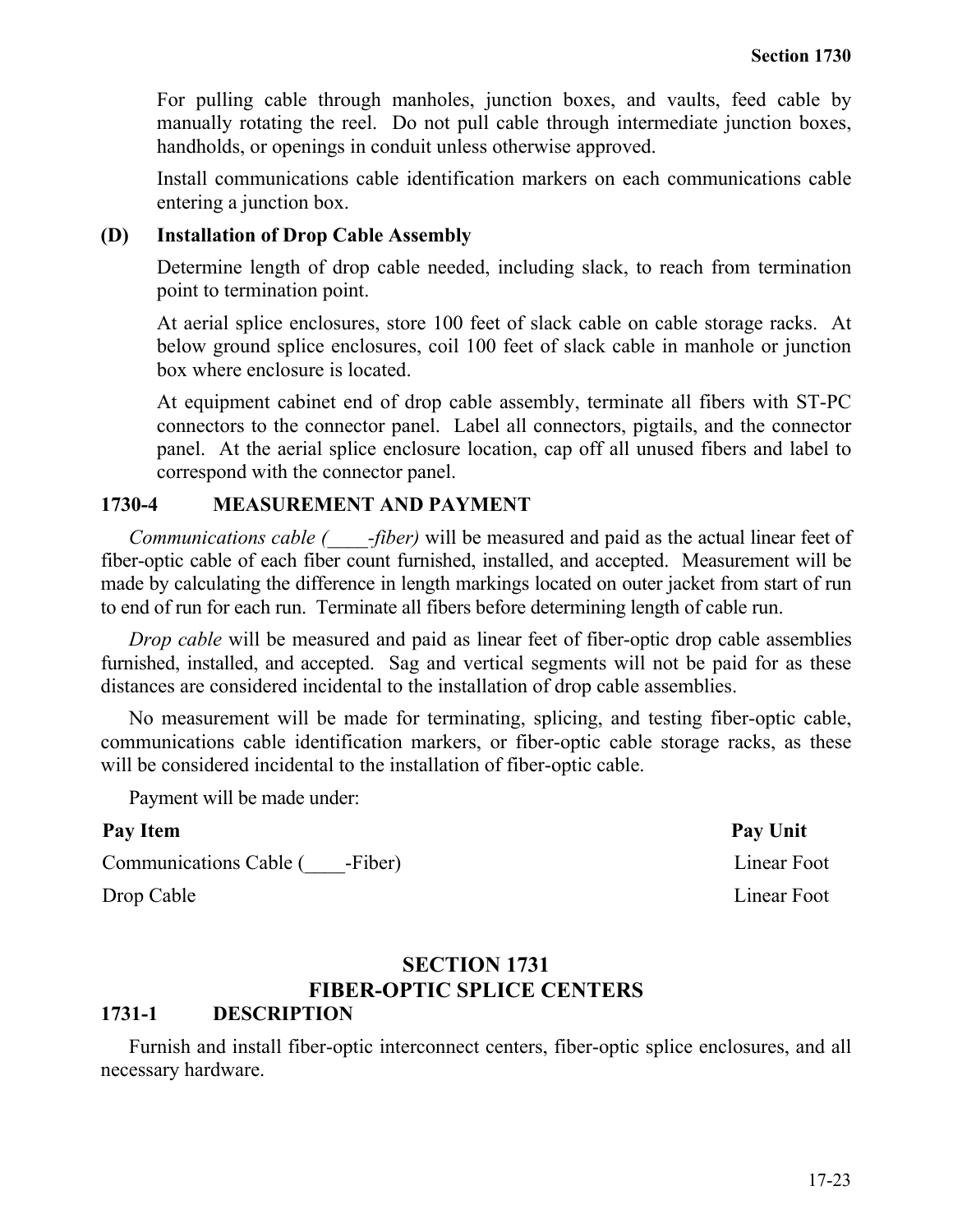#### **Section 1731**

# **1731-2 MATERIALS**

Material, equipment, and hardware furnished under this section shall be pre-approved on the Department's QPL.

Refer to Article 1098-10 Fiber-Optic Splice Centers.

# **1731-3 CONSTRUCTION METHODS**

### **(A) General**

Install interconnect centers with connector panels, splice trays, storage for slack cable or fibers, mounting and strain relief hardware, and all necessary hardware.

Install splice enclosures with splice trays, basket containment assemblies, racking for slack cable or fibers, mounting and strain relief hardware, and all other necessary hardware.

Fusion splice and secure SMFO cable in splice trays inside the splice enclosure. Ensure all buffer tubes are contained within splice trays so no bare fibers are outside tray.

Do not exceed 0.05 dB of attenuation per splice.

Furnish strain relief so that no tensile force is on SMFO cable when it is held within the interconnect center or splice enclosure.

Do not damage fiber or violate the minimum bending radius of the fiber.

# **(B) Termination and Splicing within Interconnect Center**

Terminate and splice all fibers including unused fibers.

Label all fiber-optic connectors, whether on jumpers, connector panels, or other equipment, to prevent improper connection. Obtain approval of fiber-optic connector labeling method.

For all fibers designated for termination to connector panel within interconnect center, fusion splice fibers to pigtails.

For all cut fibers designated to pass through interconnect center, fusion splice fibers.

For all buffer tubes designated to pass through interconnect center, neatly coil excess tubing inside interconnect center.

### **(C) Termination and Splicing within Splice Enclosure**

Fusion splice all fibers including fibers designated to be coupled with fibers from a drop cable assembly and cut fibers designated to pass through splice enclosure.

For all buffer tubes designated to pass through splice enclosure, neatly coil excess tubing inside basket provided with enclosure.

Label all fiber-optic splices. Obtain approval of fiber-optic connector labeling method.

Install heat shrink cable shields using methods recommended by the manufacturer of the enclosure. Perform a pressurization flash test on enclosure in accordance with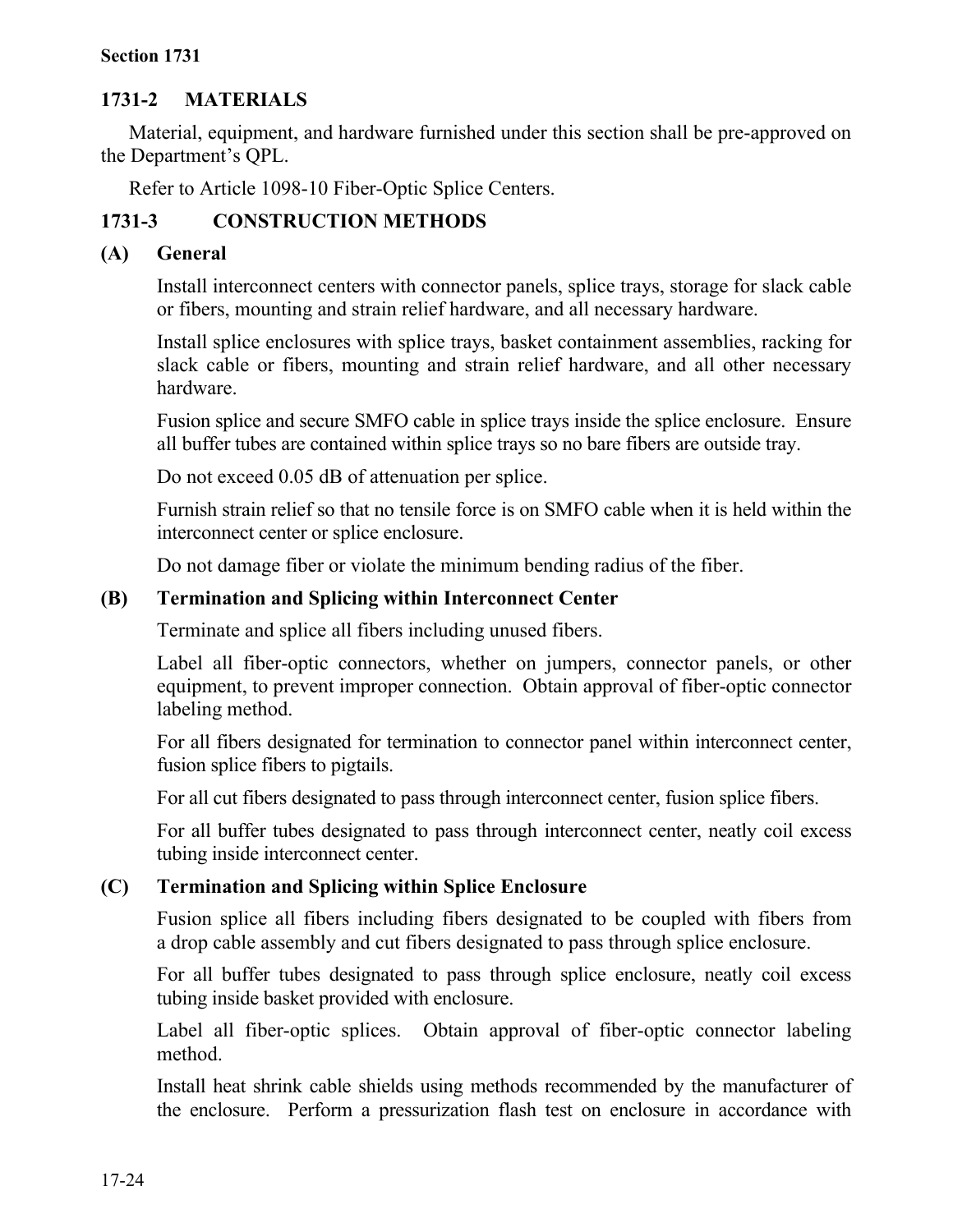manufacturer's recommended procedures at the conclusion of splicing procedure and before final placement of enclosure.

For aerial installations, secure enclosures to messenger cable using manufacturer supplied hardware. Secure SMFO cable and drop cable assemblies to snowshoes.

Install enclosures with enough slack cable to allow enclosure to be lowered to ground level and extended into a splicing vehicle.

For underground, manhole, and junction box facility installations, place the enclosure along with required spare cables in the facility in a neat and workmanship like manner.

#### **(D) Testing**

Provide written notification a minimum of ten days before beginning OTDR tests.

After splicing is completed, perform bi-directional OTDR tests on each fiber, including unused fibers. Install a 1000 foot pre-tested launch cable between the OTDR and fiber optic cable to be tested.

Ensure fusion splice losses do not exceed 0.05 dB and connectors have a loss of 0.5 dB or less. If any fiber exceeds maximum allowable attenuation or if fiber properties of the cable have been impaired, take appropriate actions up to and including replacement of the fiber cable. Corrective action will be at no additional cost to the Department

Clearly label each OTDR trace identifying a starting and ending point for all fibers being tested. Record the attenuation level of each fiber and clearly indicate OTDR trace results in report format. Furnish one hard copy of each of the OTDR trace results and electronic copies of all trace results on a compact disk. Furnish the manufacturer's make, model number, and software version of the OTDR used for testing.

### **1731-4 MEASUREMENT AND PAYMENT**

*Interconnect center* will be measured and paid as the actual number of fiber-optic interconnect centers furnished, installed, and accepted.

*Splice enclosure* Actual number of fiber-optic splice enclosures furnished, installed, and accepted. No measurement will be made between aerial, underground, manhole, or junction box installation of the fiber-optic splice enclosure.

No measurement will be made of splice trays, pigtails, jumpers, connector panels, and testing, as these will be considered incidental to furnishing and installing fiber-optic interconnect centers and splice enclosures.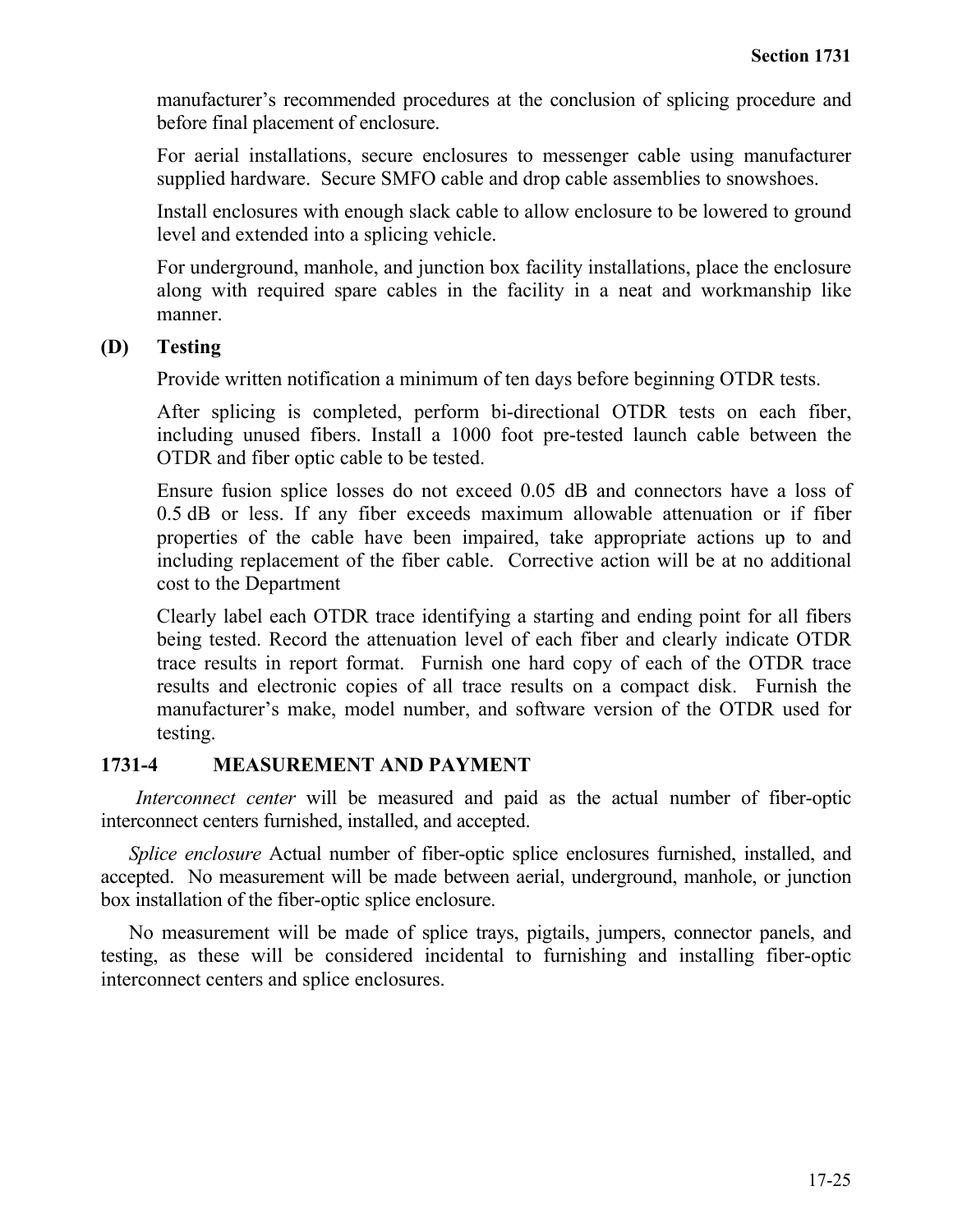Payment will be made under:

# Pay Item Pay Unit

Interconnect Center **Each** 

Splice Enclosure Each

# **SECTION 1732 FIBER-OPTIC TRANSCEIVERS**

# **1732-1 DESCRIPTION**

Furnish and install fiber-optic transceivers with all necessary hardware.

### **1732-2 MATERIALS**

Material, equipment, and hardware furnished under this section shall be pre-approved on the Department's QPL.

Refer to Article 1098-11 Fiber-Optic Transceivers.

# **1732-3 CONSTRUCTION METHODS**

Install fiber-optic transceivers in each equipment cabinet and comply with manufacturer's installation instructions.

# **1732-4 MEASUREMENT AND PAYMENT**

Actual number of fiber-optic drop and repeat transceivers furnished, installed, and accepted.

Actual number of fiber-optic self-healing ring transceivers furnished, installed, and accepted.

Payment will be made under:

| Pay Item                                     | Pay Unit |
|----------------------------------------------|----------|
| Fiber-Optic Transceiver – Drop and Repeat    | Each     |
| Fiber-Optic Ttransceiver – Self-Healing Ring | Each     |

## **SECTION 1733 DELINEATOR MARKERS**

### **1733-1 DESCRIPTION**

Furnish and install delineator markers with all necessary hardware.

### **1733-2 MATERIAL**

Material, equipment, and hardware furnished under this section shall be pre-approved on the Department's QPL.

Refer to Article 1098-12 Delineator Markers.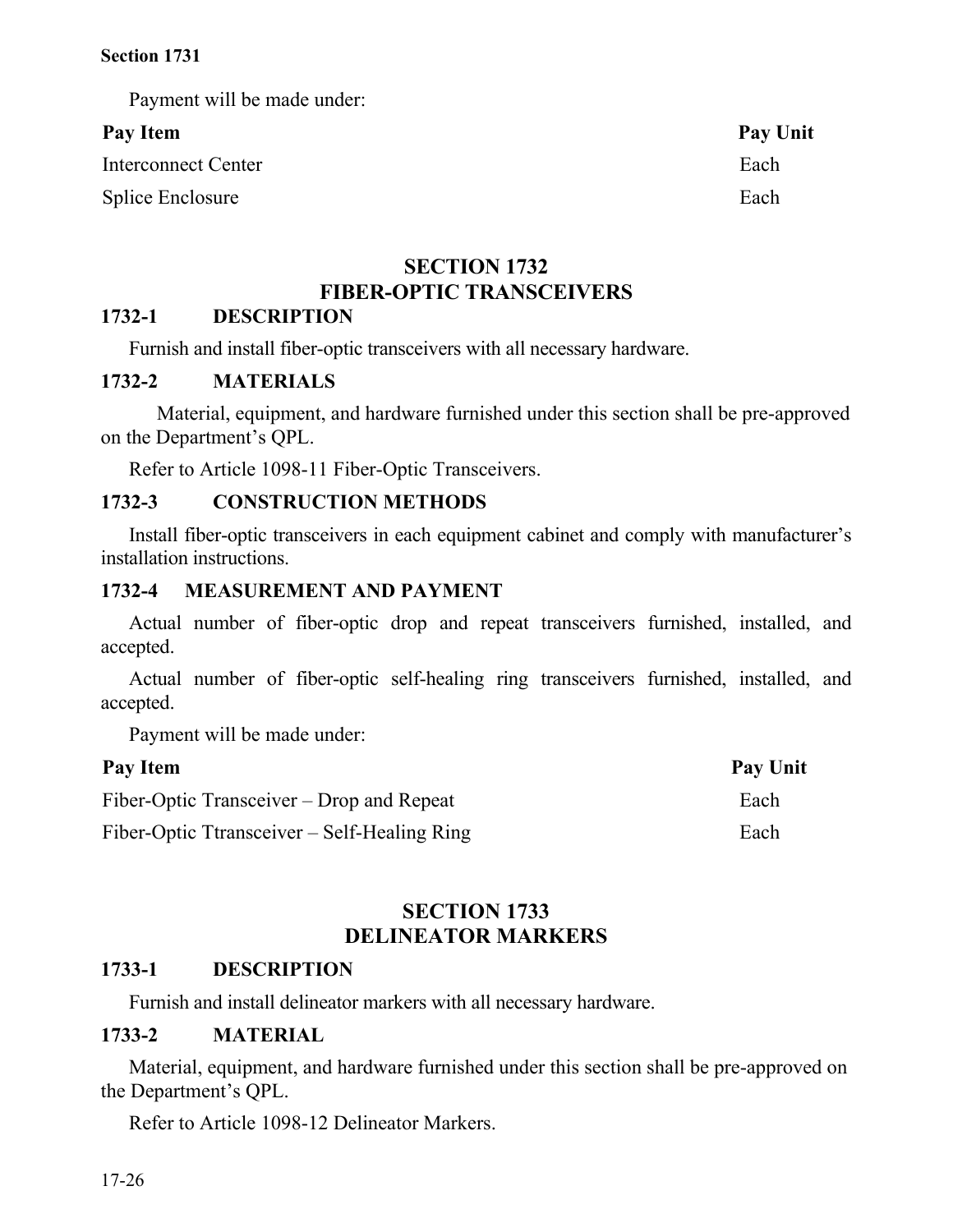# **1733-3 CONSTRUCTION METHODS**

Submit sample of proposed delineator markers for approval before installation.

Install delineator markers using a method that firmly and securely anchors delineator marker in the ground to prohibit twisting and easy removal.

### **1733-4 MEASUREMENT AND PAYMENT**

Actual number of delineator markers furnished, installed, and accepted.

Payment will be made under:

### Pay Item **Pay Unit**

Delineator Marker Each

# **SECTION 1734**

# **REMOVE EXISTING COMMUNICATIONS CABLE**

# **1734-1 DESCRIPTION**

Remove existing communications cable.

# **1734-2 CONSTRUCTION METHODS**

Removal of existing aerial communications cable also includes proper disposal of communications cable, messenger cable and mounting hardware, including abandoned risers.

Removal of existing underground communications cable includes proper disposal of communications cable and junction boxes, if required. Where junction boxes have been removed, backfill hole to 95% of surrounding density.

Do not reuse any removed communications cable, messenger cable, junction boxes, pole attachment hardware or abandoned risers on the project, unless otherwise specified. In the event that any of the removed communications cable, junction boxes or pole attachment hardware is to be returned to the Engineer, it will be so noted on the plans.

# **1734-3 MEASUREMENT AND PAYMENT**

*Remove existing communications cable* will be measured in horizontal linear feet of existing communications cable removed and accepted. Payment will be in linear feet. Sag, vertical segments, or spare segments of communications cable will not be paid for as these distances will be considered incidental to the removal of existing communications cable.

No additional measurement will be made for multiple cables being removed from the same conduit or same pole. Where multiple adjacent conduits exist (each containing multiple cables), each conduit will be considered separately for purposes of payment. No payment will be made for cable that cannot be removed and is abandoned in place.

No measurement will be made of the removal of messenger cable, pole attachment hardware, and junction boxes, as these will be considered incidental to removing existing communications hardware.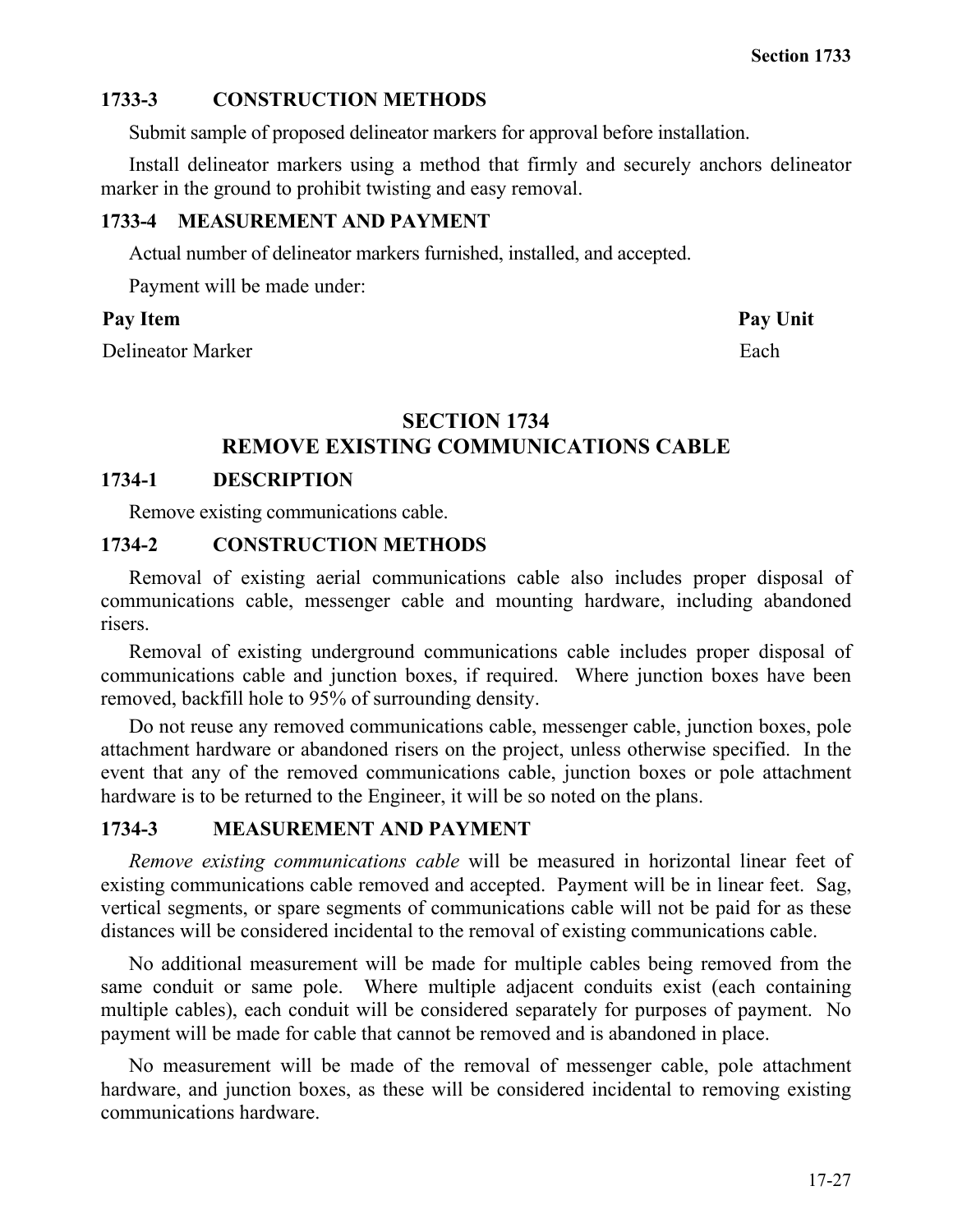Payment will be made under:

Remove Existing Communications Cable Linear Foot

**SECTION 1735 CABLE TRANSFERS**

# **1735-1 DESCRIPTION**

Remove and reinstall existing communications cable for pole relocations.

### **1735-2 CONSTRUCTION METHODS**

During project, transfers of existing communications cable to new poles may be required. Perform transfers as directed by the Engineer. Remove existing cables from pole to be removed and reinstall these cables and any existing attachment hardware on new pole. Remove all communications hardware from existing pole. Furnish and install any new attachment hardware as required.

# **1735-3 MEASUREMENT AND PAYMENT**

*Cable transfer* will be measured and paid as the actual number of cable transfers with attachment hardware to new poles furnished, installed, and accepted.

Payment will be made under:

### Pay Item **Pay Unit**

Cable Transfer Each extended the Each extended the Each extended the Each extended the Each extended the Each

# **SECTION 1743 SIGNAL PEDESTALS**

### **1743-1 DESCRIPTION**

Furnish and install signal pedestal assemblies with foundations, grounding systems, and all necessary hardware.

### **1743-2 MATERIAL**

Material, equipment, and hardware furnished under this section shall be pre-approved on the Department's QPL.

Refer to Article 1098-13 Pedestals.

### **1743-3 CONSTRUCTION METHODS**

Locate foundations, determine elevation, and submit findings. Obtain the Engineer's approval of foundation locations and elevations before constructing foundations.

Pay Item **Pay Unit**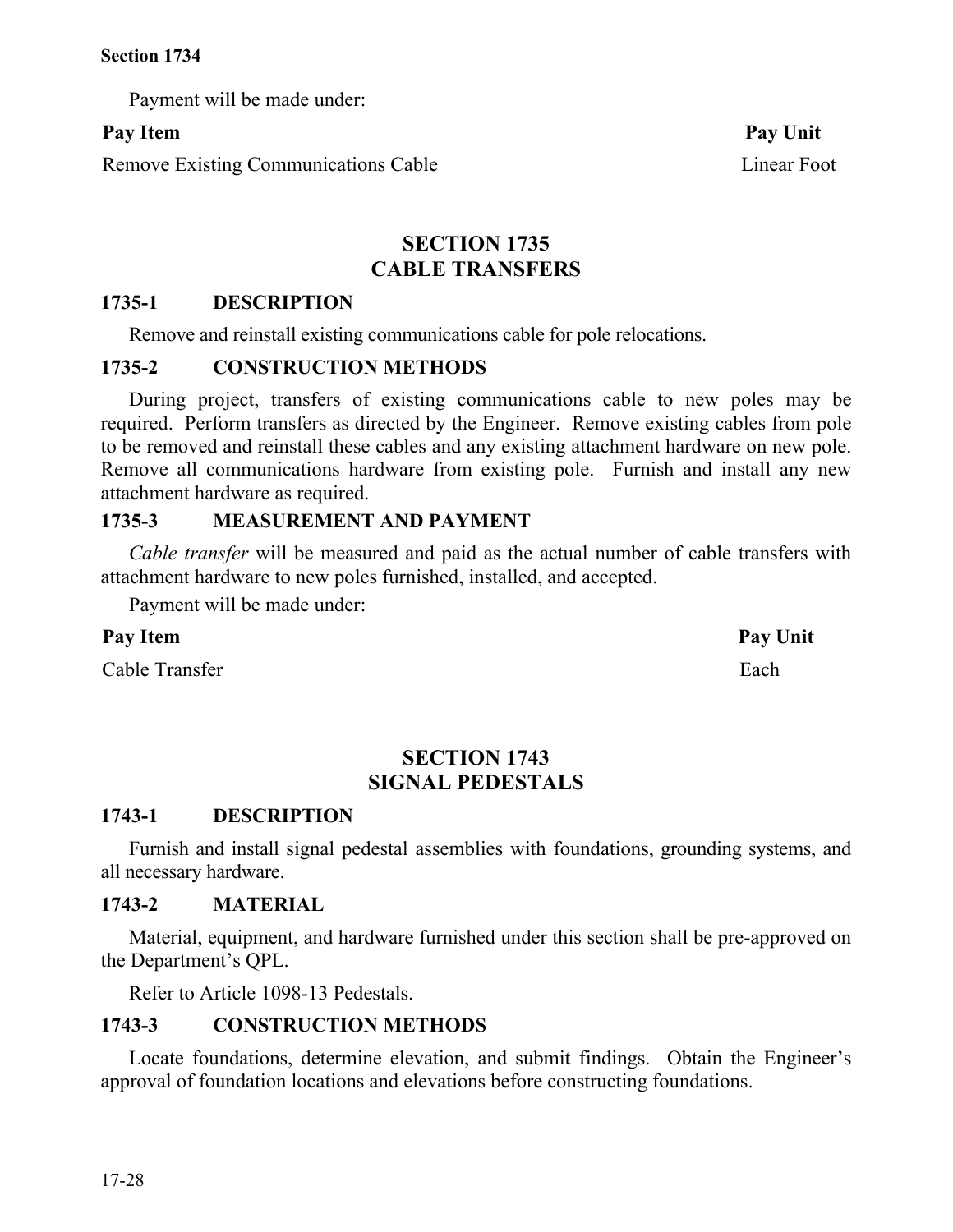Excavate in accordance with Section 410 Foundation Excavation. If encountered, remove rock or boulders to a depth sufficient to obtain stability necessary to support the structure for design loads. Ensure ground is level before installing foundations.

Construct foundations in accordance with Section 825 Incidental Concrete Construction. Cast concrete for pole foundations against undisturbed soil unless otherwise permitted. Provide forms with chamfer strips that measure one inch along diagonal face at all corners above ground level. Do not install foundations over uncompacted fill or muck. Install conduit in foundations.

Securely place, position, and align anchor bolts symmetrically about the center of foundation.

Give exposed vertical concrete surfaces an ordinary surface finish. Give exposed horizontal surfaces a float finish.

Level tops of concrete foundations. Do not allow tops to exceed 6 inches above adjacent ground surface. Pour and finish foundation to a level flush with surrounding sidewalk when possible.

Do not erect pedestals until concrete has attained a minimum compressive strength of 2500 psi as determined by cylinder breaks.

#### **1743-4 MEASUREMENT AND PAYMENT**

*Signal pedestal with foundation* will be measured and paid as the actual number of signal pedestals with foundations furnished, installed, and accepted.

Payment will be made under:

#### Pay Item Pay Unit

Signal Pedestal with Foundation Each

#### **SECTION 1745 SIGNS INSTALLED FOR SIGNALS**

#### **1745-1 DESCRIPTION**

Furnish and install signs for signals with cable hangers, rigid sign mounting brackets, U-channel posts, and all necessary hardware.

#### **1745-2 MATERIAL**

Comply with Article 901-2 Sign Fabrication.

Use Type III retroreflective sheeting, except for black sheeting. Use non-reflective for black sheeting.

Conform to the message layout, size, and color as required in the *MUTCD*.

For messenger cable mounting, furnish either messenger cable hangers with freeswinging, 360 degree adjustable sign brackets or three bolt clamps as directed. Furnish aluminum, galvanized steel, or stainless steel sign supporting hardware.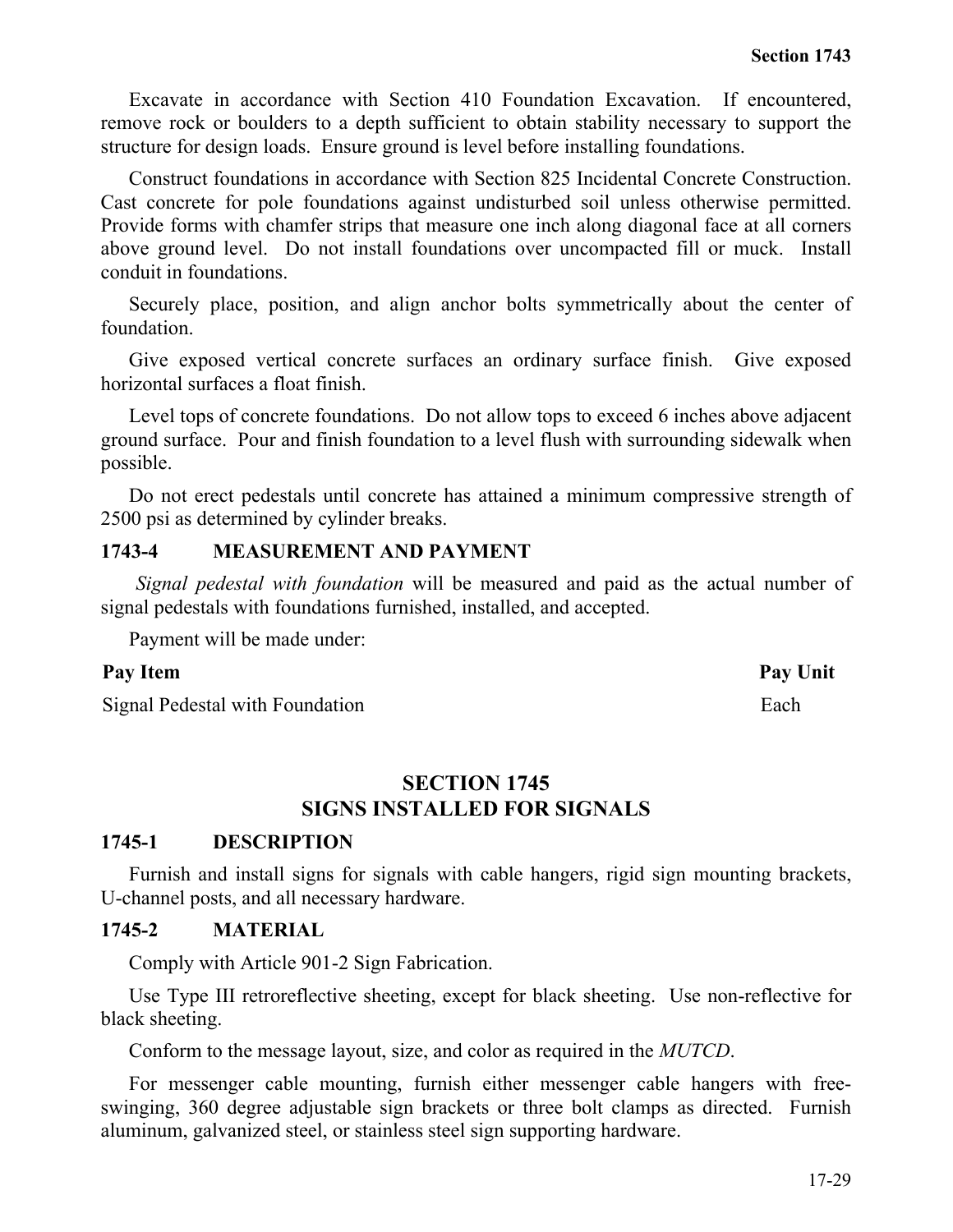For ground mounting, furnish steel, 3 lb., U-channel posts with hardware for ground mounting. Comply with Article 903-2 Sign Supports.

For mast-arm mounting, furnish rigid aluminum, galvanized steel or stainless steel sign mounting brackets.

## **1745-3 CONSTRUCTION METHODS**

Install signs with applicable mounting hardware. Comply with sign offsets and mounting heights as shown in the *MUTCD* and Standard Drawing numbered 904.50.

For messenger cable mounting, install signs 6 inches minimum from signal heads.

For ground mounting, comply with Article 903-3 Ground Mounted Supports.

For mast arm mounting, install attachment brackets to allow adjustment so signs:

are aimed in required direction,

are plumb as viewed from respective approaches,

may be tilted forward or backward as required, and

may be raised or lowered on mast arm throughout full length of sign.

# **1745-4 MEASUREMENT AND PAYMENT**

*Sign for signals* will be measured and paid as the actual number of signs for signals, regardless of mounting method, furnished, installed, and accepted*.*

Payment will be made under:

# **Pay Item Pay Unit**

Sign for Signals Each

# **SECTION 1750 SIGNAL CABINET FOUNDATIONS**

### **1750-1 DESCRIPTION**

Furnish and install signal cabinet foundations and all necessary hardware.

Furnish either poured concrete foundations or preformed cabinet pad foundations and all necessary hardware. Obtain approval of foundation type.

### **1750-2 MATERIAL**

Preformed cabinet pad foundation material, equipment, and hardware furnished under this section shall be pre-approved on the Department's QPL.

Refer to Article 1000-4 Portland Cement Concrete and Article 1098-14 Signal Cabinet Foundations.

# **1750-3 CONSTRUCTION METHODS**

Comply with Section 825 Incidental Concrete Construction-General.

Obtain approval for final cabinet foundation locations before pouring concrete base. Locate new cabinets so as not to obstruct sight distance of vehicles turning on red.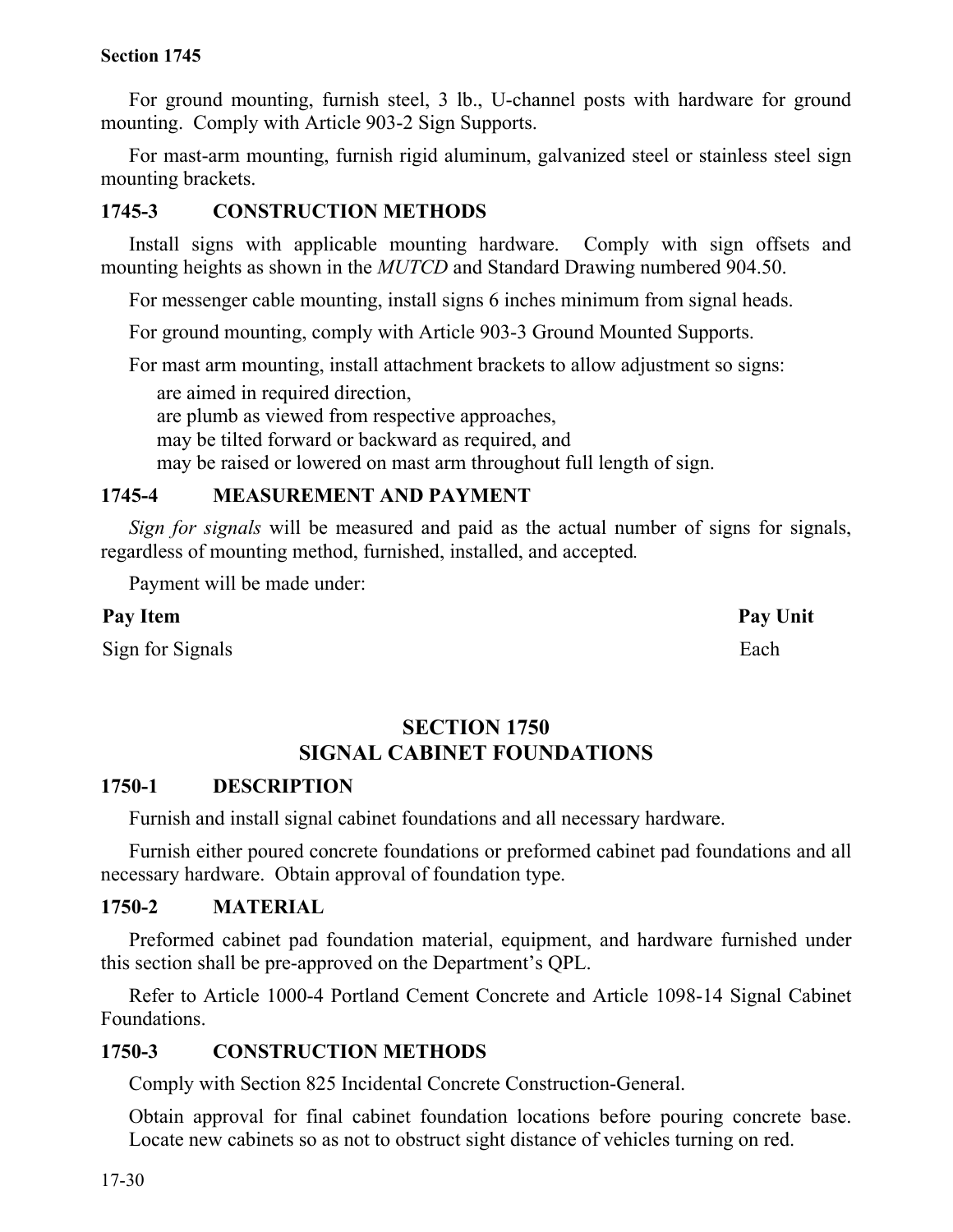Do not install foundations over uncompacted fill or muck.

Use procedures, equipment, and hardware as follows:

Hand tamp soil before placing concrete.

Maintain 12 inches minimum from service pole to closest point on foundation unless otherwise approved.

Use a minimum of four 1/2-inch diameter expanding type anchor bolts to secure cabinet to foundation.

Install minimum 4 inches above and 4 inches below finished grade.

Locate external stubbed out conduit at cabinet foundation so conduit is in middle of cabinet. Provide service conduit as the rightmost conduit coming into cabinet. Provide two spare conduits stubbed out; one pointed toward service pole and the other toward direction of lead-in cable. Inscribe identification arrow in foundation indicating direction of spare conduits.

Give cabinet foundation a broom finish.

Seal space between cabinet base and foundation with permanent, flexible, waterproof sealing material.

If using preformed cabinet pad, ensure ground is level before installation.

### **1750-4 MEASUREMENT AND PAYMENT**

*Signal cabinet foundation* will be measured and paid as the actual number furnished, installed, and accepted.

Payment will be made under:

#### Pay Item Pay Unit

Signal Cabinet Foundation Each

#### **SECTION 1751 CONTROLLERS WITH CABINETS**

### **1751-1 DESCRIPTION**

Furnish and install controllers with cabinets and all necessary hardware. Furnish all pole or foundation mounting hardware, detector sensor cards, external electrical service disconnects, one Corbin Number 2 cabinet key, one police panel key, conflict monitors or malfunction management units, surge protection, grounding systems, AC/DC isolator cards, and all necessary hardware.

#### **1751-2 MATERIAL**

Material, equipment, and hardware furnished under this section shall be pre-approved on the Department's QPL. Refer to the contract.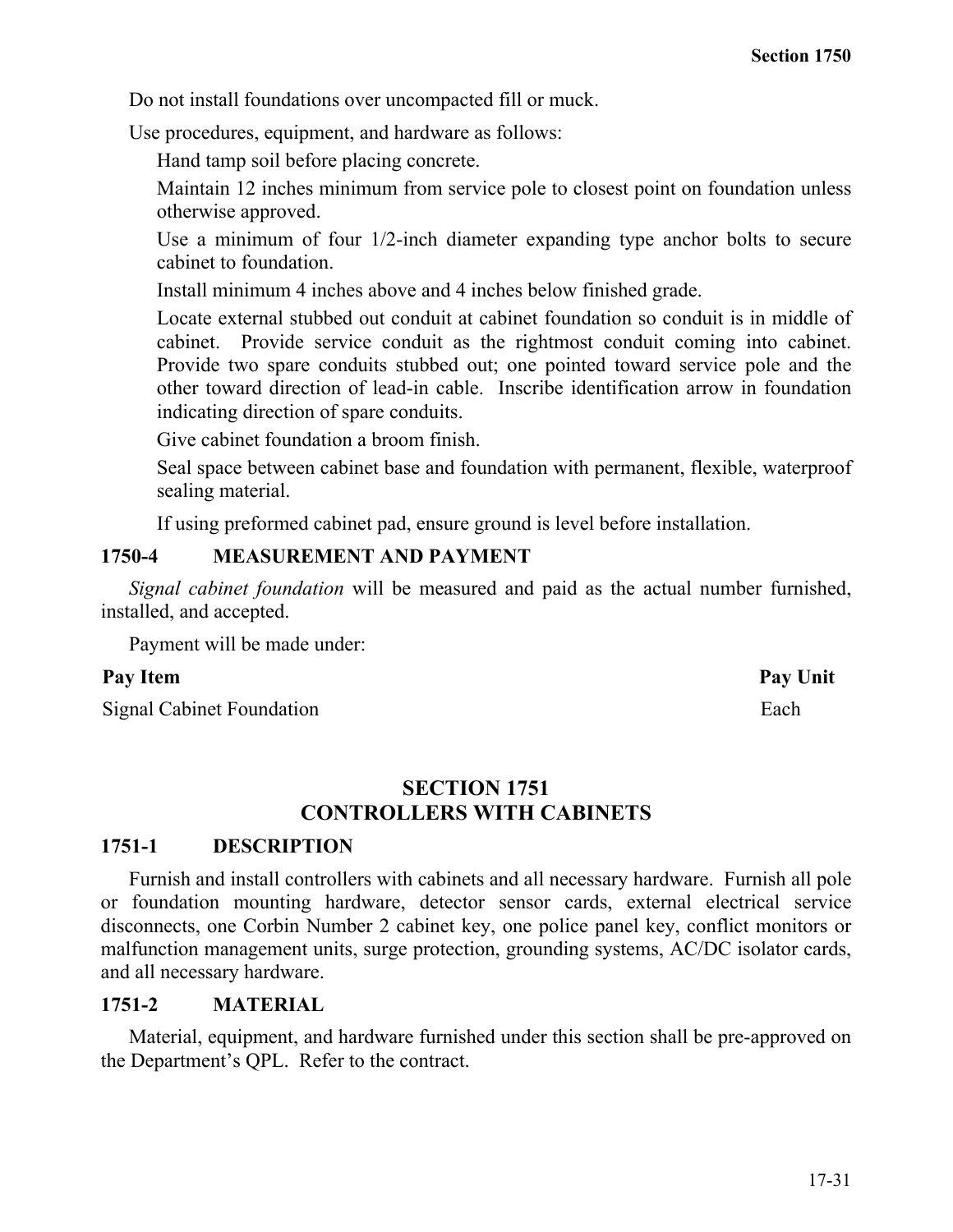# **1751-3 CONSTRUCTION METHODS**

# **(A) General**

Remove existing controllers and cabinets where required. Remove maintenance diary from cabinet and place in new cabinet or deliver to the Engineer. Take existing equipment out of service only at the time directed.

Locate new cabinets so as not to obstruct sight distance of vehicles turning on red.

Install controllers, cabinets, detector sensor units, and hardware that provide required phasing, color sequence, flash sequence, interconnection, railroad clearance and preemption, and emergency vehicle clearance and preemption.

Stencil signal inventory number on cabinet side facing roadway. Use 3 inch black characters.

Provide external electrical service disconnect at all new and existing cabinet locations unless otherwise specified.

Do not program controller for late night flashing operation at railroad preemption installations. For all other installations, do not program controller for late night flashing operation unless otherwise directed. Ensure all signal heads for same approach flash concurrently during flashing operation.

Provide serial number and cabinet model number for each new controller and controller cabinet installed.

Install pole mounted cabinets so height to cabinet middle is 4 feet.

Activate controllers with proposed phasing and timing.

### **(B) System Interconnection**

When interconnection of signals is required, install interface equipment and hardware for signals. Demonstrate proper operation of interconnection using manual commands after interconnection is complete.

Program telemetry command sequences and enable devices necessary for testing of communication between local controllers and field master controllers, and between field master controllers and Department-furnished central computer.

### **(C) Workshop**

Provide enclosed workshop to set up and test new controllers and cabinets before installation. Locate workshop within Division responsible for project administration. Ensure workshop provides protection from weather and sufficient space to house two test observers, all necessary test equipment and material, controllers and cabinets.

Configure and test each controller and cabinet to match the proposed signal design. Ensure all equipment furnished and installed or modified by the Contractor at each location operates in full compliance with the plans and project special provisions. Test each controller and cabinet for proper color sequence, flashing operation, phase timings, preemption, coordination, and conflict monitor programming or malfunction management unit programming. Ensure that simultaneous conflicting phase outputs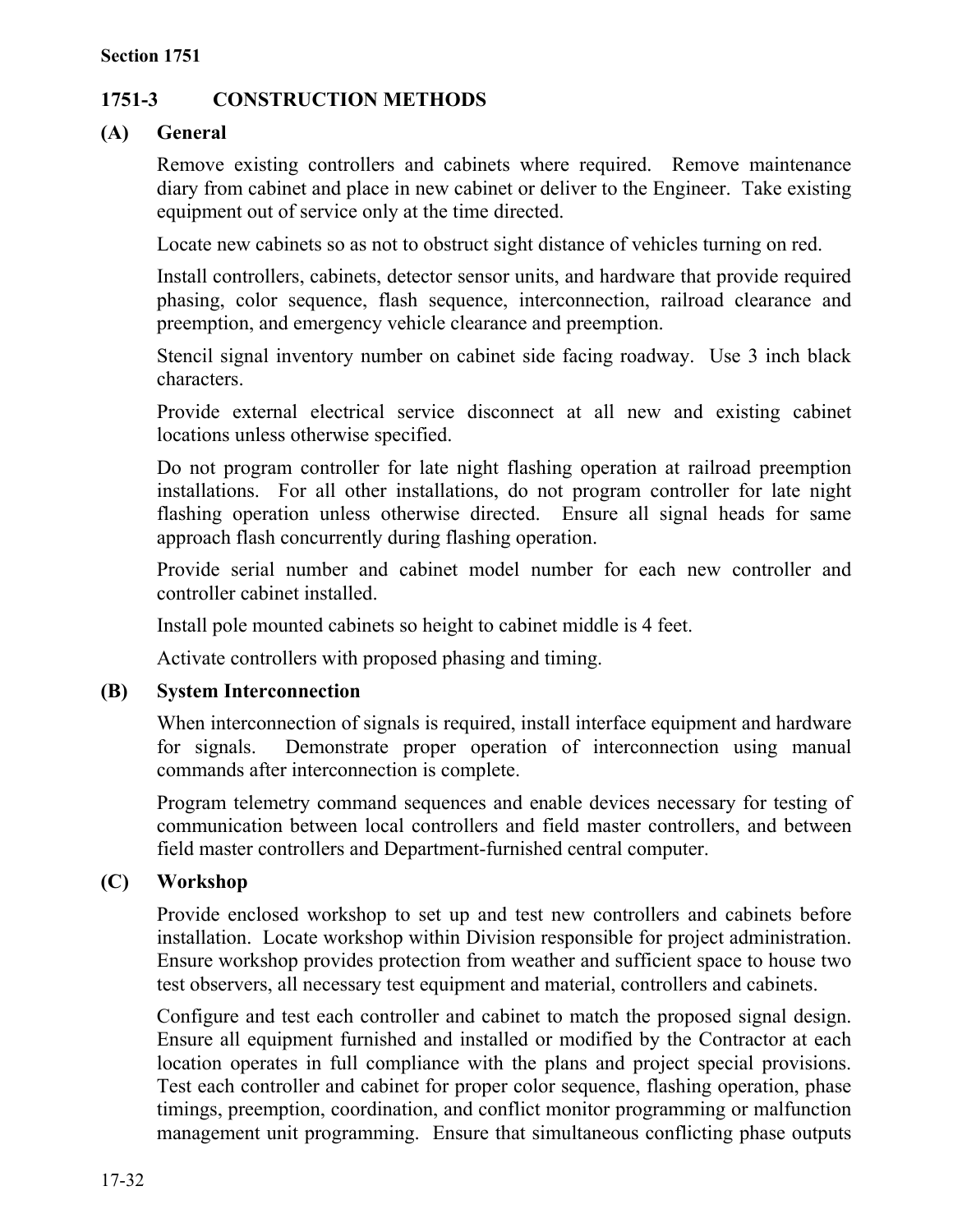will cause the cabinet to revert to flashing operation. For intersections with any type of preemption, submit a completed Preemption Test Procedure Checklist. The checklist is located on the Department's website.

Test the cabinet and controller for eight hours minimum. Following this test, and before installation, the Engineer will inspect the equipment in operation. The Engineer may require other tests to ensure proper operation. These tests shall be at no additional cost to the Department.

### **1751-4 MEASUREMENT AND PAYMENT**

*Controllers with cabinets (\_\_\_\_)* will be measured and paid as the actual number of each type of controllers with cabinets furnished, installed, and accepted.

*Detector cards* will be measured and paid as the actual number furnished, installed, and accepted.

No measurement will be made of conflict monitors, malfunction management units, external electrical service disconnect, grounding systems, modems, meter bases, and workshop as these will be considered incidental to furnishing and installing controllers with cabinets.

Payment will be made under:

#### **Pay Item Pay Unit**

Controller with Cabinet (  $\qquad \qquad$  ) Each

Detector Card (\_\_\_\_\_\_\_\_\_\_) Each

#### **SECTION 1753 CABINET BASE ADAPTER/EXTENDER**

#### **1753-1 DESCRIPTION**

Furnish and install cabinet base adapters and extenders with all necessary hardware for 170 Cabinets.

#### **1753-2 MATERIAL**

Refer to Article 1098-15 Cabinet Base Adapter/Extender.

#### **1753-3 CONSTRUCTION METHODS**

Install cabinet base adapter at locations requiring new Model 332A cabinet on existing/modified foundation.

Install cabinet base extender at locations requiring new Model 332A cabinet on new foundation or existing Model 332A cabinet that does not have cabinet base extender.

Where Model 336 cabinet is used as base mount cabinet, install adapter or extender, as required.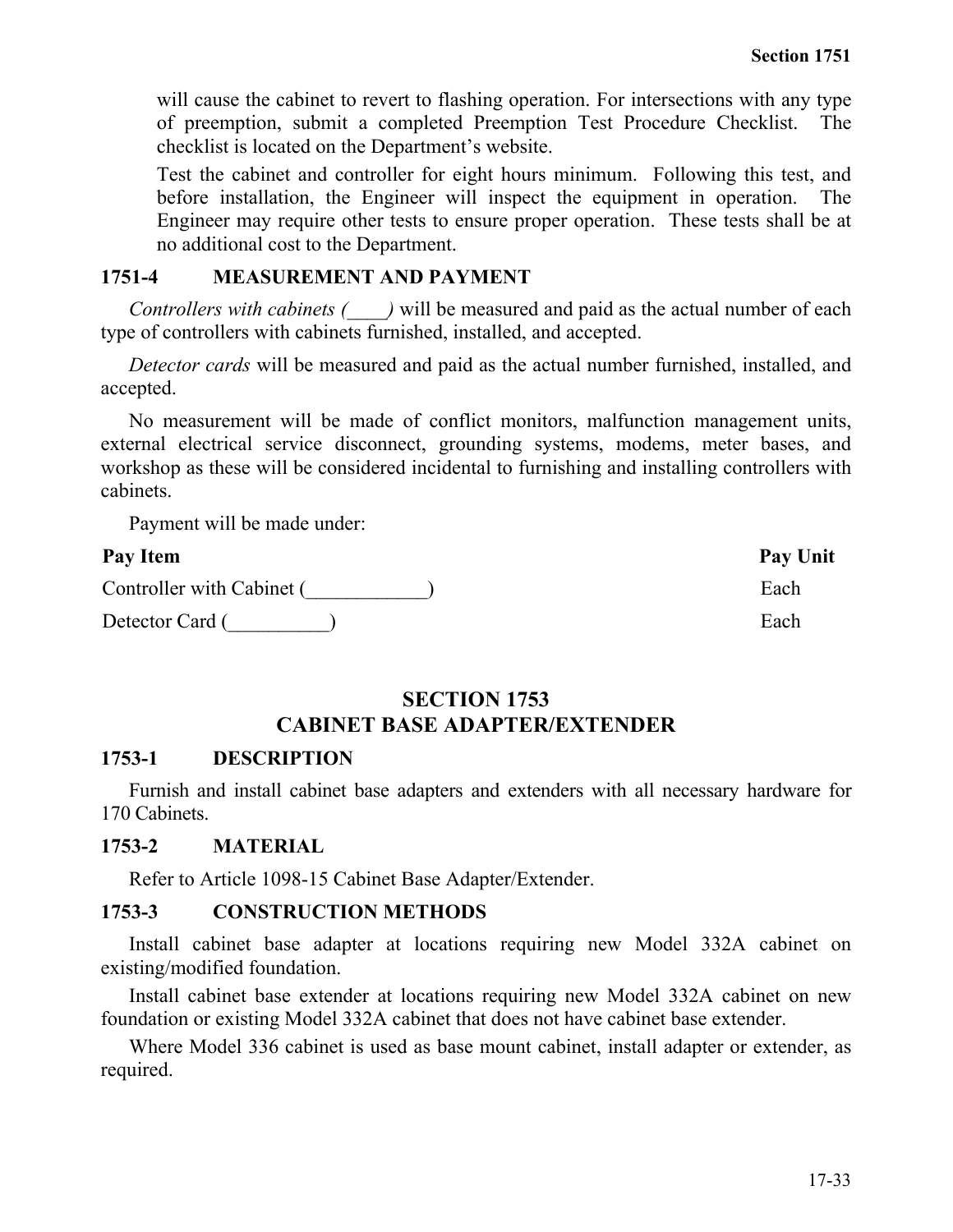Use permanent, flexible waterproof sealing material to:

- Seal between cabinet base and cabinet base adapter/extender,
- Seal two-piece cabinet base adapter/extender seams, and
- Seal space between cabinet base adapter/extender and foundation.

# **1753-4 MEASUREMENT AND PAYMENT**

*Cabinet base adapters* will be measured and paid as actual number furnished, installed, and accepted.

Cabinet base extenders will be measured and paid as the actual number furnished, installed, and accepted.

Payment will be made under:

| Pay Item                     | Pay Unit |
|------------------------------|----------|
| <b>Cabinet Base Adapter</b>  | Each     |
| <b>Cabinet Base Extender</b> | Each     |

# **SECTION 1755 BEACON CONTROLLER ASSEMBLIES**

# **1755-1 DESCRIPTION**

Furnish and install beacon controller assemblies with cabinets. Furnish all pole mounting hardware, solid state flashers, one Corbin Number 2 cabinet key, surge protection, grounding systems, and all necessary hardware.

### **1755-2 MATERIAL**

Refer to Article 1098-16 Beacon Controller Assemblies.

### **1755-3 CONSTRUCTION METHODS**

Remove existing beacon controller assemblies where required. Remove maintenance diary from cabinet and place in new cabinet or deliver to the Engineer. Take existing equipment out of service only at the time directed.

Locate new beacon controller assemblies so as not to obstruct sight distance of turning vehicles.

Install new beacon controller assemblies. Provide external electrical service disconnect at new and existing cabinet locations unless otherwise specified.

Stencil signal inventory number on cabinet side facing roadway. Use 3-inch black characters. Provide serial number and cabinet model number for each new beacon controller assembly.

Install pole mounted cabinets so height to cabinet middle is 4 feet.

### **1755-4 MEASUREMENT AND PAYMENT**

*Beacon controller assembly and cabinet (\_\_\_\_\_)* will be measured and paid for as the actual number furnished, installed, and accepted.